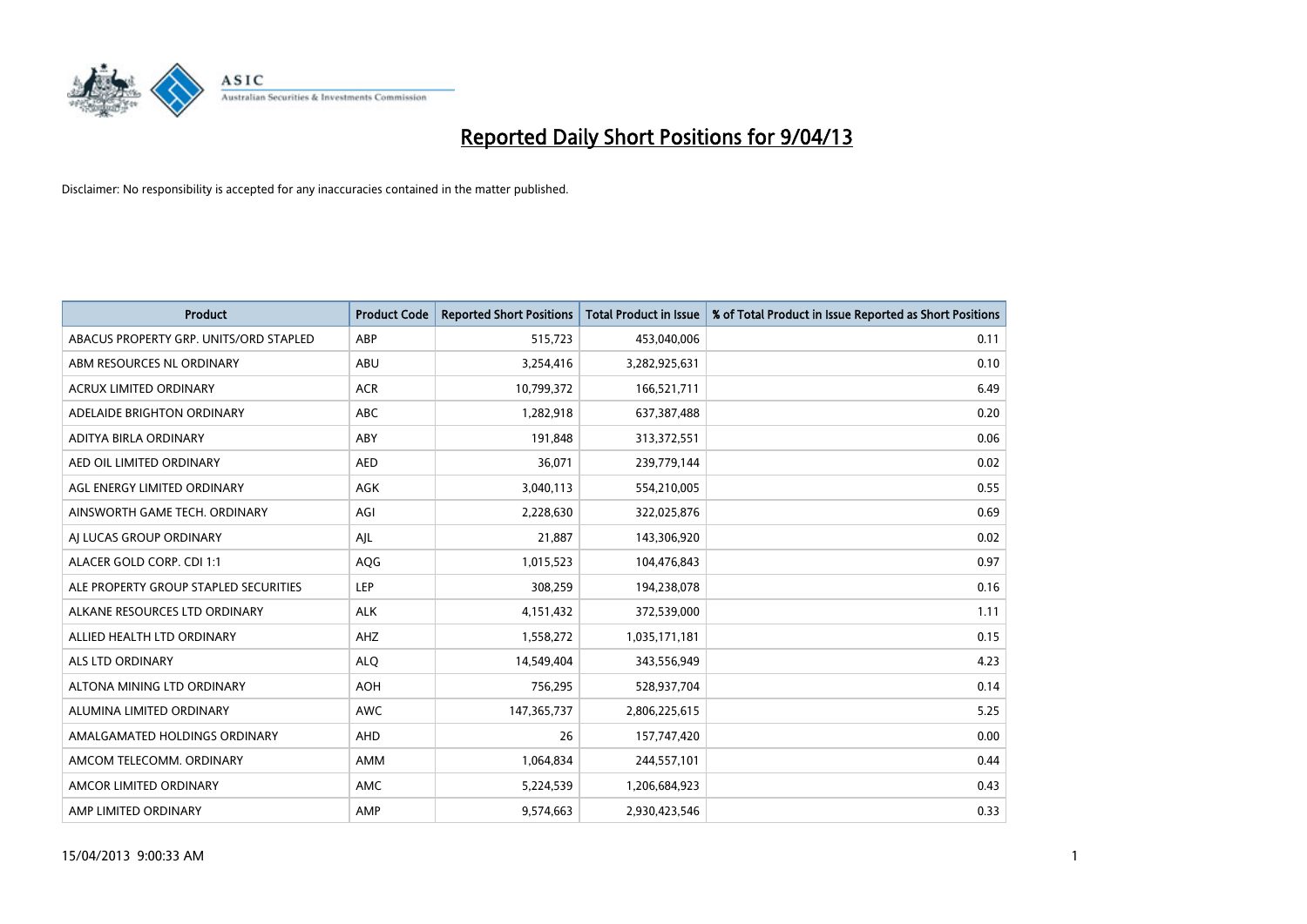

| <b>Product</b>                            | <b>Product Code</b> | <b>Reported Short Positions</b> | <b>Total Product in Issue</b> | % of Total Product in Issue Reported as Short Positions |
|-------------------------------------------|---------------------|---------------------------------|-------------------------------|---------------------------------------------------------|
| AMPELLA MINING ORDINARY                   | <b>AMX</b>          | 3,071,162                       | 248,000,493                   | 1.24                                                    |
| ANGLOGOLD ASHANTI CDI 5:1                 | AGG                 |                                 | 89,207,765                    | 0.00                                                    |
| ANSELL LIMITED ORDINARY                   | <b>ANN</b>          | 9,412,272                       | 130,818,006                   | 7.19                                                    |
| ANTARES ENERGY LTD ORDINARY               | AZZ                 | 506,369                         | 257,000,000                   | 0.20                                                    |
| ANZ BANKING GRP LTD ORDINARY              | ANZ                 | 2,365,026                       | 2,743,728,688                 | 0.09                                                    |
| APA GROUP STAPLED SECURITIES              | <b>APA</b>          | 7,482,284                       | 835,750,807                   | 0.90                                                    |
| APN NEWS & MEDIA ORDINARY                 | <b>APN</b>          | 15,109,252                      | 661,526,586                   | 2.28                                                    |
| AQUARIUS PLATINUM. ORDINARY               | <b>AOP</b>          | 11,672,553                      | 486,851,336                   | 2.40                                                    |
| AQUILA RESOURCES ORDINARY                 | <b>AQA</b>          | 11,861,475                      | 411,804,442                   | 2.88                                                    |
| ARAFURA RESOURCE LTD ORDINARY             | <b>ARU</b>          | 381,677                         | 441,270,644                   | 0.09                                                    |
| ARB CORPORATION ORDINARY                  | ARP                 | 218,461                         | 72,481,302                    | 0.30                                                    |
| ARDENT LEISURE GROUP STAPLED SECURITIES   | AAD                 | 3,543,311                       | 397,803,987                   | 0.89                                                    |
| ARISTOCRAT LEISURE ORDINARY               | ALL                 | 7,852,304                       | 551,418,047                   | 1.42                                                    |
| ARRIUM LTD ORDINARY                       | ARI                 | 6,416,032                       | 1,351,527,328                 | 0.47                                                    |
| ASCIANO LIMITED ORDINARY                  | <b>AIO</b>          | 7,039,607                       | 975,385,664                   | 0.72                                                    |
| ASG GROUP LIMITED ORDINARY                | ASZ                 | 1,579,149                       | 206,720,839                   | 0.76                                                    |
| ASPEN GROUP ORD/UNITS STAPLED             | APZ                 | 172,517                         | 1,192,665,422                 | 0.01                                                    |
| ASPIRE MINING LTD ORDINARY                | <b>AKM</b>          | 58,949                          | 655,594,556                   | 0.01                                                    |
| ASTRO JAP PROP GROUP STAPLED US PROHIBIT. | AJA                 | 80,094                          | 67,211,752                    | 0.12                                                    |
| ASX LIMITED ORDINARY                      | ASX                 | 2,489,728                       | 175,136,729                   | 1.42                                                    |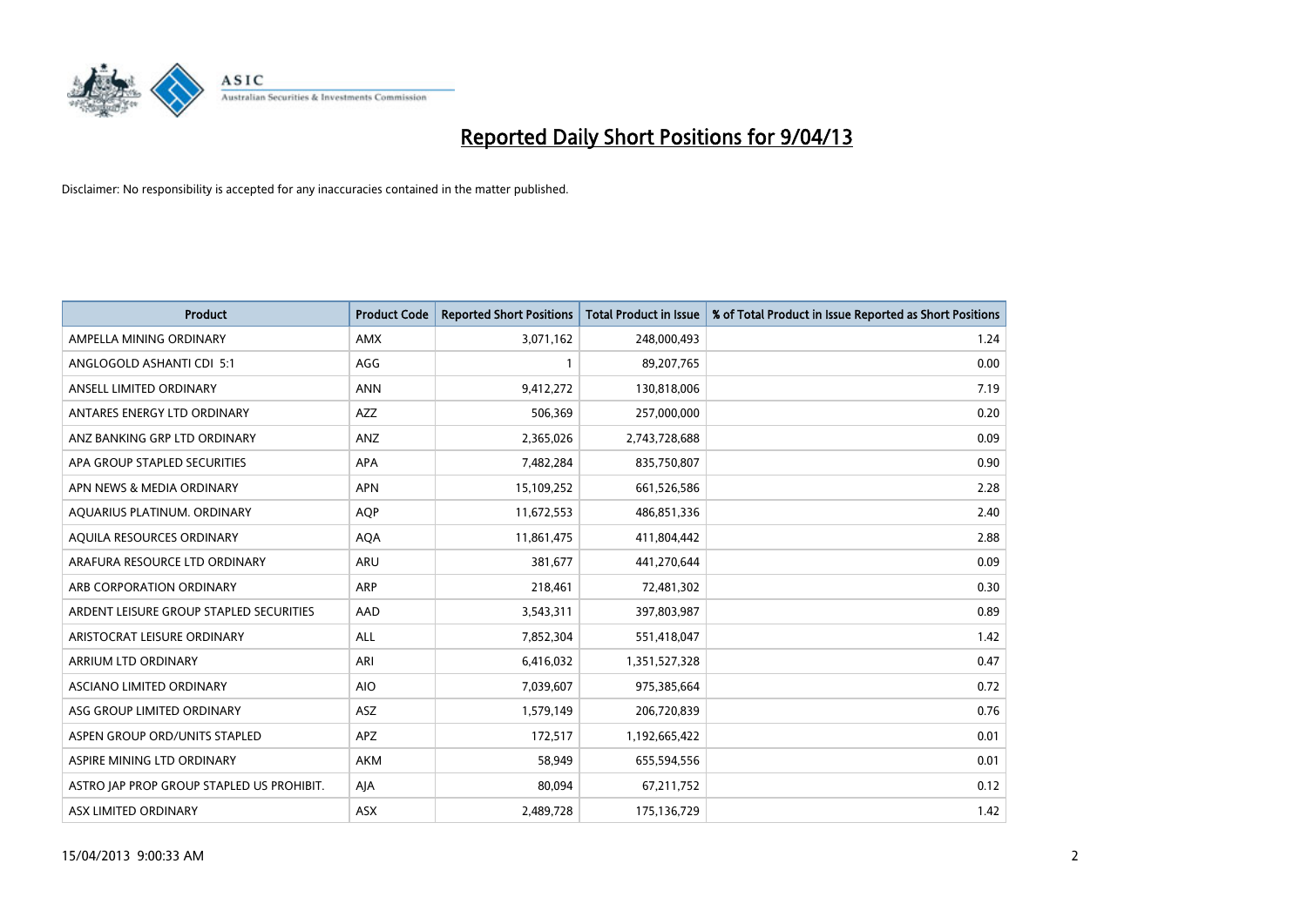

| <b>Product</b>                       | <b>Product Code</b> | <b>Reported Short Positions</b> | <b>Total Product in Issue</b> | % of Total Product in Issue Reported as Short Positions |
|--------------------------------------|---------------------|---------------------------------|-------------------------------|---------------------------------------------------------|
| ATLAS IRON LIMITED ORDINARY          | <b>AGO</b>          | 33,878,061                      | 909,718,409                   | 3.72                                                    |
| ATRUM COAL NL ORDINARY               | ATU                 | 530                             | 58,287,500                    | 0.00                                                    |
| AURIZON HOLDINGS LTD ORDINARY        | AZJ                 | 8,339,066                       | 2,137,284,503                 | 0.39                                                    |
| AURORA OIL & GAS ORDINARY            | <b>AUT</b>          | 5,031,148                       | 447,885,778                   | 1.12                                                    |
| <b>AUSDRILL LIMITED ORDINARY</b>     | ASL                 | 4,518,365                       | 309,585,297                   | 1.46                                                    |
| AUSENCO LIMITED ORDINARY             | <b>AAX</b>          | 428,791                         | 123,527,574                   | 0.35                                                    |
| <b>AUSTAL LIMITED ORDINARY</b>       | ASB                 | 789,182                         | 346,007,639                   | 0.23                                                    |
| AUSTBROKERS HOLDINGS ORDINARY        | <b>AUB</b>          | 3,359                           | 57,618,015                    | 0.01                                                    |
| AUSTIN ENGINEERING ORDINARY          | <b>ANG</b>          | 443,670                         | 73,164,403                    | 0.61                                                    |
| AUSTRALAND PROPERTY STAPLED SECURITY | <b>ALZ</b>          | 183,299                         | 578,324,670                   | 0.03                                                    |
| AUSTRALIAN AGRICULT. ORDINARY        | AAC                 | 1,350,436                       | 312,905,085                   | 0.43                                                    |
| AUSTRALIAN FOUNDAT, ORDINARY         | AFI                 | 580                             | 1,037,326,459                 | 0.00                                                    |
| AUSTRALIAN INFRASTR. UNITS/ORDINARY  | <b>AIX</b>          | 2,966,420                       | 620,733,944                   | 0.48                                                    |
| AUSTRALIAN PHARM, ORDINARY           | API                 | 228,909                         | 488,115,883                   | 0.05                                                    |
| <b>AUTOMOTIVE HOLDINGS ORDINARY</b>  | <b>AHE</b>          | 458,983                         | 260,579,682                   | 0.18                                                    |
| AVIENNINGS LIMITED ORDINARY          | <b>AVI</b>          | 121,391                         | 274,588,694                   | 0.04                                                    |
| AWE LIMITED ORDINARY                 | AWE                 | 4,383,987                       | 522,116,985                   | 0.84                                                    |
| AZIMUTH RES LTD ORDINARY             | <b>AZH</b>          | 950,814                         | 430,626,680                   | 0.22                                                    |
| <b>BANDANNA ENERGY ORDINARY</b>      | <b>BND</b>          | 25,182,111                      | 528,481,199                   | 4.76                                                    |
| BANK OF QUEENSLAND. ORDINARY         | <b>BOQ</b>          | 4,570,426                       | 312,878,919                   | 1.46                                                    |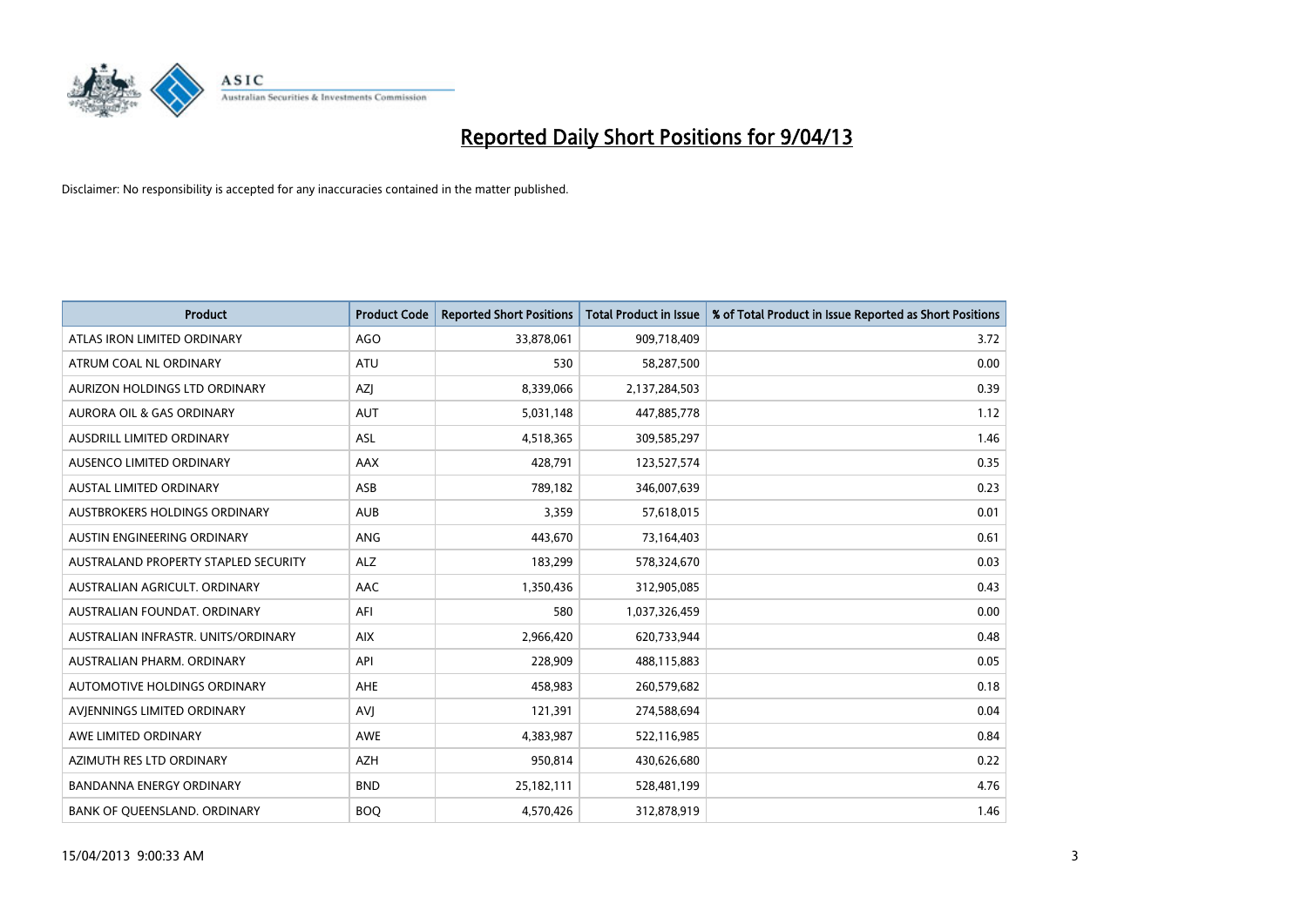

| <b>Product</b>                         | <b>Product Code</b> | <b>Reported Short Positions</b> | <b>Total Product in Issue</b> | % of Total Product in Issue Reported as Short Positions |
|----------------------------------------|---------------------|---------------------------------|-------------------------------|---------------------------------------------------------|
| <b>BASE RES LIMITED ORDINARY</b>       | <b>BSE</b>          | 519,645                         | 561,840,029                   | 0.09                                                    |
| BATHURST RESOURCES ORDINARY            | <b>BTU</b>          | 33,094,626                      | 697,247,997                   | 4.75                                                    |
| <b>BC IRON LIMITED ORDINARY</b>        | <b>BCI</b>          | 214,539                         | 123,104,384                   | 0.17                                                    |
| BEACH ENERGY LIMITED ORDINARY          | <b>BPT</b>          | 14,974,081                      | 1,264,889,397                 | 1.18                                                    |
| BEADELL RESOURCE LTD ORDINARY          | <b>BDR</b>          | 18,460,888                      | 769,677,280                   | 2.40                                                    |
| BENDIGO AND ADELAIDE ORDINARY          | <b>BEN</b>          | 13,830,232                      | 407,153,612                   | 3.40                                                    |
| BERKELEY RESOURCES ORDINARY            | <b>BKY</b>          | 141,193                         | 179,393,273                   | 0.08                                                    |
| <b>BHP BILLITON LIMITED ORDINARY</b>   | <b>BHP</b>          | 10,934,529                      | 3,211,691,105                 | 0.34                                                    |
| <b>BILLABONG ORDINARY</b>              | <b>BBG</b>          | 10,134,261                      | 478,944,292                   | 2.12                                                    |
| <b>BLACKMORES LIMITED ORDINARY</b>     | <b>BKL</b>          | 3,894                           | 16,909,231                    | 0.02                                                    |
| BLACKTHORN RESOURCES ORD US PROHIBITED | <b>BTR</b>          | 361,825                         | 164,285,950                   | 0.22                                                    |
| <b>BLUESCOPE STEEL LTD ORDINARY</b>    | <b>BSL</b>          | 6,087,697                       | 558,243,305                   | 1.09                                                    |
| <b>BOART LONGYEAR ORDINARY</b>         | <b>BLY</b>          | 10,754,105                      | 461,163,412                   | 2.33                                                    |
| <b>BORAL LIMITED, ORDINARY</b>         | <b>BLD</b>          | 22,003,780                      | 774,000,641                   | 2.84                                                    |
| <b>BRADKEN LIMITED ORDINARY</b>        | <b>BKN</b>          | 7,724,434                       | 169,240,662                   | 4.56                                                    |
| <b>BRAMBLES LIMITED ORDINARY</b>       | <b>BXB</b>          | 2,310,347                       | 1,557,178,470                 | 0.15                                                    |
| BREVILLE GROUP LTD ORDINARY            | <b>BRG</b>          | 708,038                         | 130,095,322                   | 0.54                                                    |
| <b>BRICKWORKS LIMITED ORDINARY</b>     | <b>BKW</b>          | 255                             | 147,818,132                   | 0.00                                                    |
| BROCKMAN MINING LTD ORDINARY           | <b>BCK</b>          | 91,872                          | 7,894,482,131                 | 0.00                                                    |
| BT INVESTMENT MNGMNT ORDINARY          | <b>BTT</b>          | 13,000                          | 274,214,460                   | 0.00                                                    |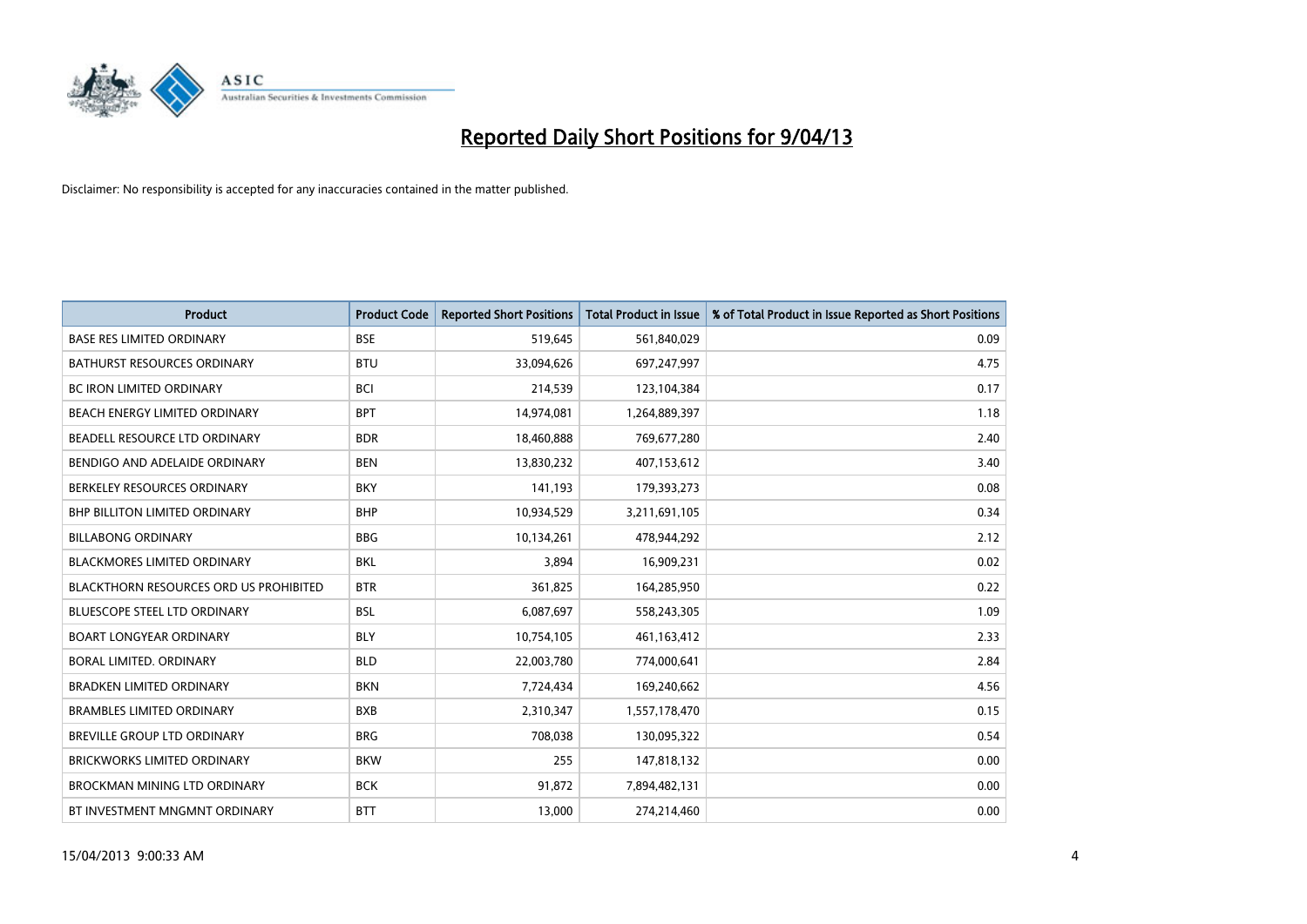

| <b>Product</b>                          | <b>Product Code</b> | <b>Reported Short Positions</b> | <b>Total Product in Issue</b> | % of Total Product in Issue Reported as Short Positions |
|-----------------------------------------|---------------------|---------------------------------|-------------------------------|---------------------------------------------------------|
| <b>BURU ENERGY ORDINARY</b>             | <b>BRU</b>          | 18,294,577                      | 274,036,429                   | 6.68                                                    |
| <b>BWP TRUST ORDINARY UNITS</b>         | <b>BWP</b>          | 3,919,376                       | 537,753,954                   | 0.73                                                    |
| CABCHARGE AUSTRALIA ORDINARY            | CAB                 | 7,798,580                       | 120,430,683                   | 6.48                                                    |
| CALIBRE GROUP LTD ORDINARY              | <b>CGH</b>          | 843,313                         | 307,378,401                   | 0.27                                                    |
| CALTEX AUSTRALIA ORDINARY               | <b>CTX</b>          | 4,174,298                       | 270,000,000                   | 1.55                                                    |
| CAPE LAMBERT RES LTD ORDINARY           | <b>CFE</b>          | 616,628                         | 687,283,792                   | 0.09                                                    |
| CARABELLA RES LTD ORDINARY              | <b>CLR</b>          | 153,326                         | 152,361,547                   | 0.10                                                    |
| <b>CARBON ENERGY ORDINARY</b>           | <b>CNX</b>          | 48,071                          | 782,684,355                   | 0.01                                                    |
| CARDNO LIMITED ORDINARY                 | CDD                 | 7,141,512                       | 143,412,220                   | 4.98                                                    |
| CARNARVON PETROLEUM ORDINARY            | <b>CVN</b>          | 90,191                          | 934,109,501                   | 0.01                                                    |
| CARSALES.COM LTD ORDINARY               | <b>CRZ</b>          | 3,928,659                       | 236,105,995                   | 1.66                                                    |
| <b>CASH CONVERTERS ORDINARY</b>         | CCV                 | 314,693                         | 423,861,025                   | 0.07                                                    |
| CENTRAL PETROLEUM ORDINARY              | <b>CTP</b>          | 1,093,978                       | 1,439,978,845                 | 0.08                                                    |
| <b>CERAMIC FUEL CELLS ORDINARY</b>      | <b>CFU</b>          | 741,996                         | 1,559,231,320                 | 0.05                                                    |
| CFS RETAIL TRUST GRP STAPLED SECURITIES | <b>CFX</b>          | 63,425,989                      | 2,828,495,659                 | 2.24                                                    |
| CHALLENGER DIV.PRO. STAPLED UNITS       | <b>CDI</b>          | 58,406                          | 214,101,013                   | 0.03                                                    |
| CHALLENGER LIMITED ORDINARY             | <b>CGF</b>          | 3,404,870                       | 532,319,752                   | 0.64                                                    |
| CHARTER HALL GROUP STAPLED US PROHIBIT. | <b>CHC</b>          | 122,660                         | 302,262,312                   | 0.04                                                    |
| <b>CHARTER HALL RETAIL UNITS</b>        | <b>COR</b>          | 1,957,032                       | 337,582,974                   | 0.58                                                    |
| <b>CHORUS LIMITED ORDINARY</b>          | <b>CNU</b>          | 277,194                         | 385,082,123                   | 0.07                                                    |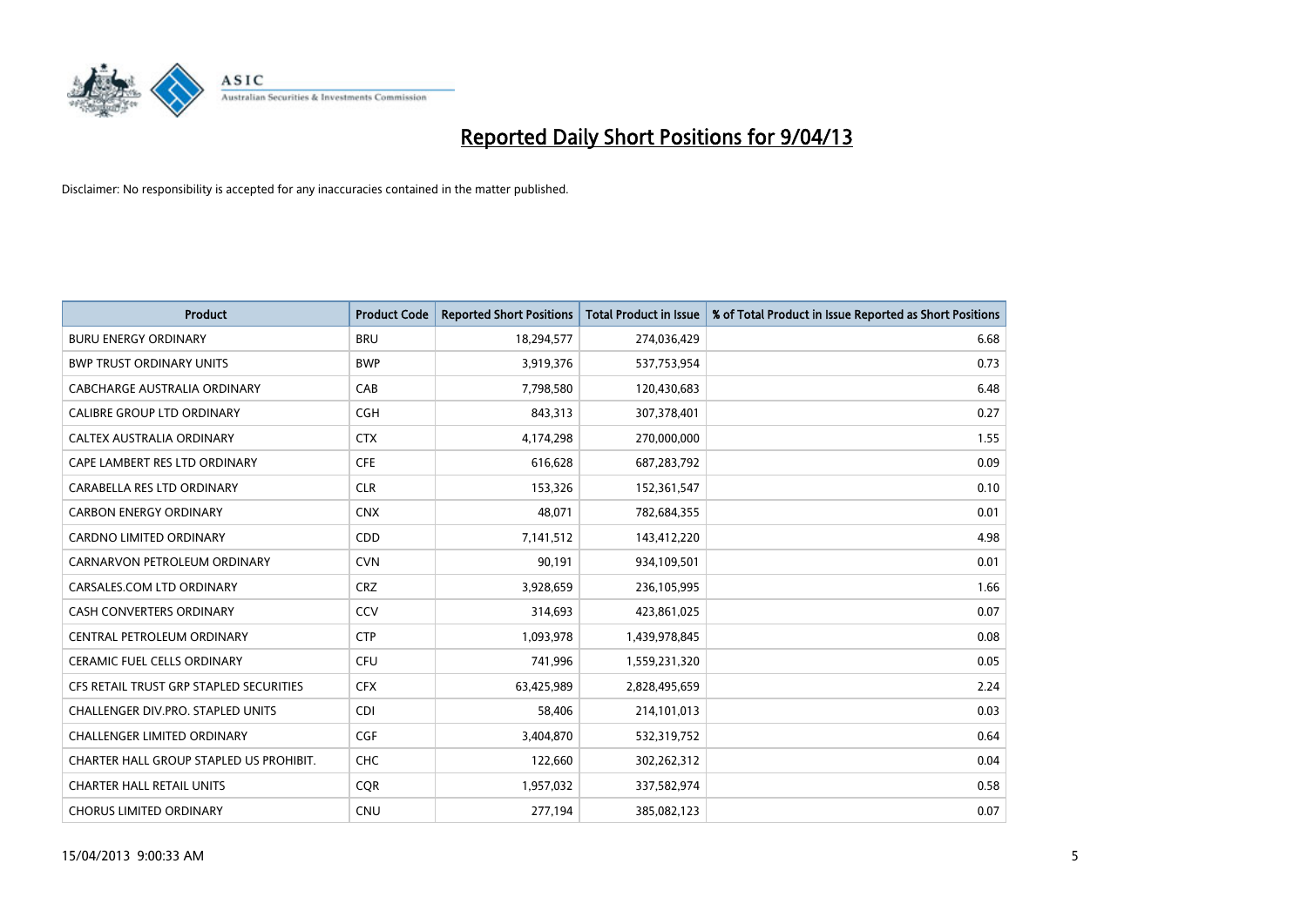

| <b>Product</b>                          | <b>Product Code</b> | <b>Reported Short Positions</b> | <b>Total Product in Issue</b> | % of Total Product in Issue Reported as Short Positions |
|-----------------------------------------|---------------------|---------------------------------|-------------------------------|---------------------------------------------------------|
| CITIGOLD CORP LTD ORDINARY              | <b>CTO</b>          | 153,427                         | 1,352,907,765                 | 0.01                                                    |
| <b>CLOUGH LIMITED ORDINARY</b>          | <b>CLO</b>          | 1,095,850                       | 777,597,939                   | 0.14                                                    |
| COAL OF AFRICA LTD ORDINARY             | <b>CZA</b>          | 432                             | 1,048,368,613                 | 0.00                                                    |
| COALSPUR MINES LTD ORDINARY             | <b>CPL</b>          | 16,177,188                      | 634,248,901                   | 2.55                                                    |
| COCA-COLA AMATIL ORDINARY               | <b>CCL</b>          | 3,549,057                       | 763,590,249                   | 0.46                                                    |
| <b>COCHLEAR LIMITED ORDINARY</b>        | <b>COH</b>          | 4,265,441                       | 57,040,932                    | 7.48                                                    |
| <b>COCKATOO COAL ORDINARY</b>           | <b>COK</b>          | 12,507,870                      | 1,016,746,908                 | 1.23                                                    |
| CODAN LIMITED ORDINARY                  | <b>CDA</b>          | 249,713                         | 176,926,104                   | 0.14                                                    |
| COMMONWEALTH BANK, ORDINARY             | <b>CBA</b>          | 10,592,128                      | 1,609,180,841                 | 0.66                                                    |
| COMMONWEALTH PROP ORDINARY UNITS        | <b>CPA</b>          | 15,708,177                      | 2,347,003,413                 | 0.67                                                    |
| <b>COMPASS RESOURCES ORDINARY</b>       | <b>CMR</b>          | 7,472                           | 1,403,744,100                 | 0.00                                                    |
| <b>COMPUTERSHARE LTD ORDINARY</b>       | <b>CPU</b>          | 10,392,272                      | 556,203,079                   | 1.87                                                    |
| COOPER ENERGY LTD ORDINARY              | <b>COE</b>          | 212,448                         | 329,099,922                   | 0.06                                                    |
| <b>CORP TRAVEL LIMITED ORDINARY</b>     | <b>CTD</b>          | 150,144                         | 77,410,044                    | 0.19                                                    |
| <b>CREDIT CORP GROUP ORDINARY</b>       | <b>CCP</b>          | 3,496                           | 45,932,899                    | 0.01                                                    |
| <b>CROMWELL PROP STAPLED SECURITIES</b> | <b>CMW</b>          | 3,376,539                       | 1,460,982,142                 | 0.23                                                    |
| <b>CROWN LIMITED ORDINARY</b>           | <b>CWN</b>          | 5,964,873                       | 728,394,185                   | 0.82                                                    |
| <b>CSG LIMITED ORDINARY</b>             | CSV                 | 81,142                          | 278,155,477                   | 0.03                                                    |
| <b>CSL LIMITED ORDINARY</b>             | <b>CSL</b>          | 757,600                         | 495,232,830                   | 0.15                                                    |
| <b>CSR LIMITED ORDINARY</b>             | <b>CSR</b>          | 49,376,276                      | 506,000,315                   | 9.76                                                    |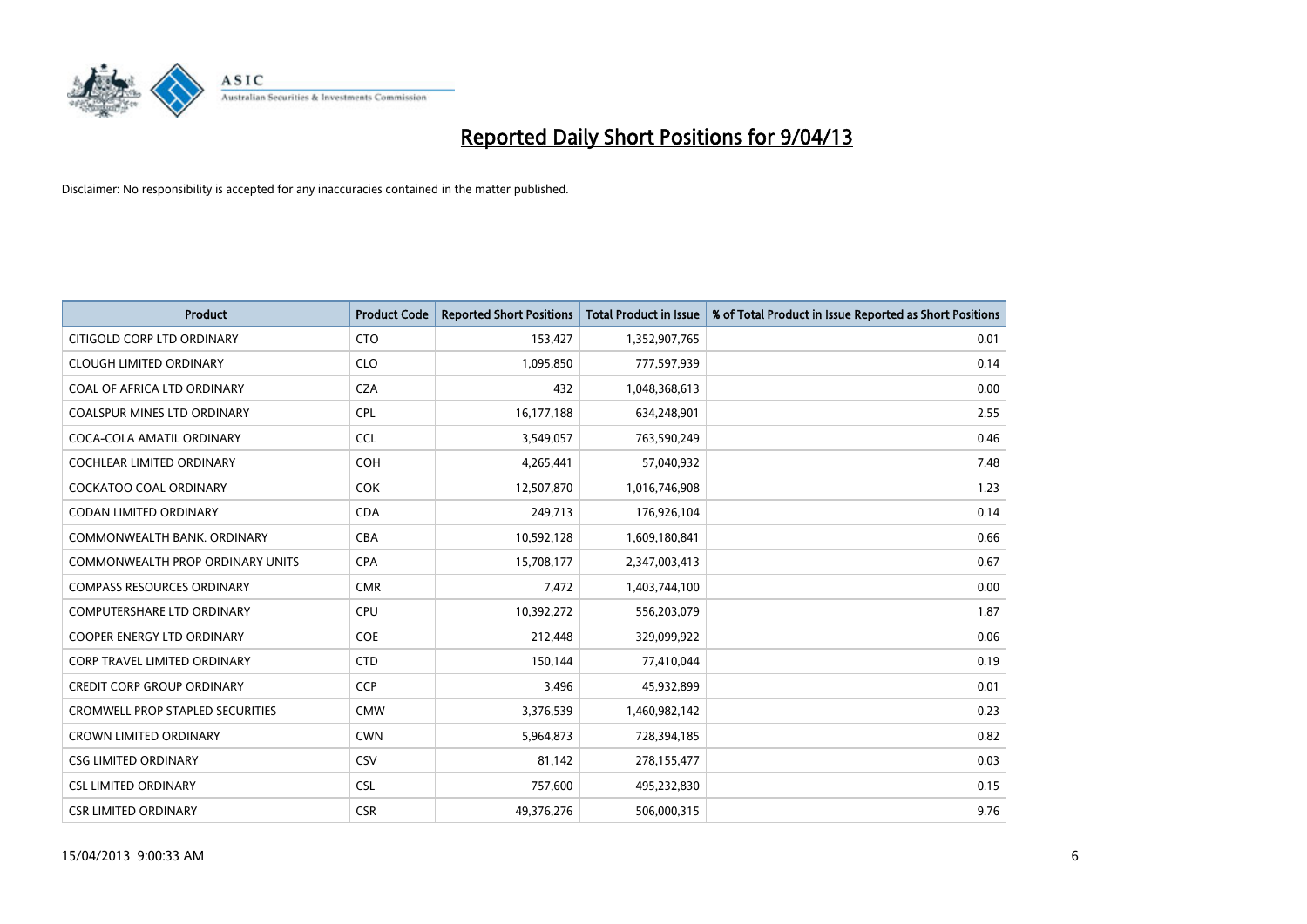

| <b>Product</b>                     | <b>Product Code</b> | <b>Reported Short Positions</b> | <b>Total Product in Issue</b> | % of Total Product in Issue Reported as Short Positions |
|------------------------------------|---------------------|---------------------------------|-------------------------------|---------------------------------------------------------|
| <b>CUDECO LIMITED ORDINARY</b>     | CDU                 | 3,403,128                       | 199,877,294                   | 1.70                                                    |
| DART ENERGY LTD ORDINARY           | <b>DTE</b>          | 14, 117, 777                    | 878,668,388                   | 1.61                                                    |
| DATA#3 LIMITED ORDINARY            | <b>DTL</b>          | 1,372                           | 153,974,950                   | 0.00                                                    |
| DAVID JONES LIMITED ORDINARY       | <b>DJS</b>          | 52,353,940                      | 531,788,775                   | 9.84                                                    |
| DECMIL GROUP LIMITED ORDINARY      | <b>DCG</b>          | 1,612,844                       | 168,203,219                   | 0.96                                                    |
| DEXUS PROPERTY GROUP STAPLED UNITS | <b>DXS</b>          | 9,422,734                       | 4,839,024,176                 | 0.19                                                    |
| DISCOVERY METALS LTD ORDINARY      | <b>DML</b>          | 8,089,783                       | 486,986,451                   | 1.66                                                    |
| DOMINO PIZZA ENTERPR ORDINARY      | <b>DMP</b>          | 226,030                         | 70,192,674                    | 0.32                                                    |
| DORAY MINERALS LTD ORDINARY        | <b>DRM</b>          | 57,921                          | 141,866,768                   | 0.04                                                    |
| DOWNER EDI LIMITED ORDINARY        | <b>DOW</b>          | 5,306,720                       | 429,100,296                   | 1.24                                                    |
| DRILLSEARCH ENERGY ORDINARY        | <b>DLS</b>          | 2,851,437                       | 427,353,371                   | 0.67                                                    |
| DUET GROUP STAPLED US PROHIBIT.    | <b>DUE</b>          | 13,276,513                      | 1,169,314,842                 | 1.14                                                    |
| DULUXGROUP LIMITED ORDINARY        | <b>DLX</b>          | 11,271,480                      | 374,507,181                   | 3.01                                                    |
| <b>DWS LTD ORDINARY</b>            | <b>DWS</b>          | 298,467                         | 132,362,763                   | 0.23                                                    |
| ECHO ENTERTAINMENT ORDINARY        | EGP                 | 6,747,738                       | 825,672,730                   | 0.82                                                    |
| ELDERS LIMITED ORDINARY            | <b>ELD</b>          | 16,646,066                      | 448,598,480                   | 3.71                                                    |
| ELEMENTAL MINERALS ORDINARY        | <b>ELM</b>          | 33,456                          | 288,587,228                   | 0.01                                                    |
| ELEMENTOS LIMITED ORDINARY         | <b>ELT</b>          | 16                              | 149,531,420                   | 0.00                                                    |
| <b>EMECO HOLDINGS ORDINARY</b>     | <b>EHL</b>          | 6,678,375                       | 599,675,707                   | 1.11                                                    |
| <b>ENDEAVOUR MIN CORP CDI 1:1</b>  | <b>EVR</b>          | 374,422                         | 126,964,939                   | 0.29                                                    |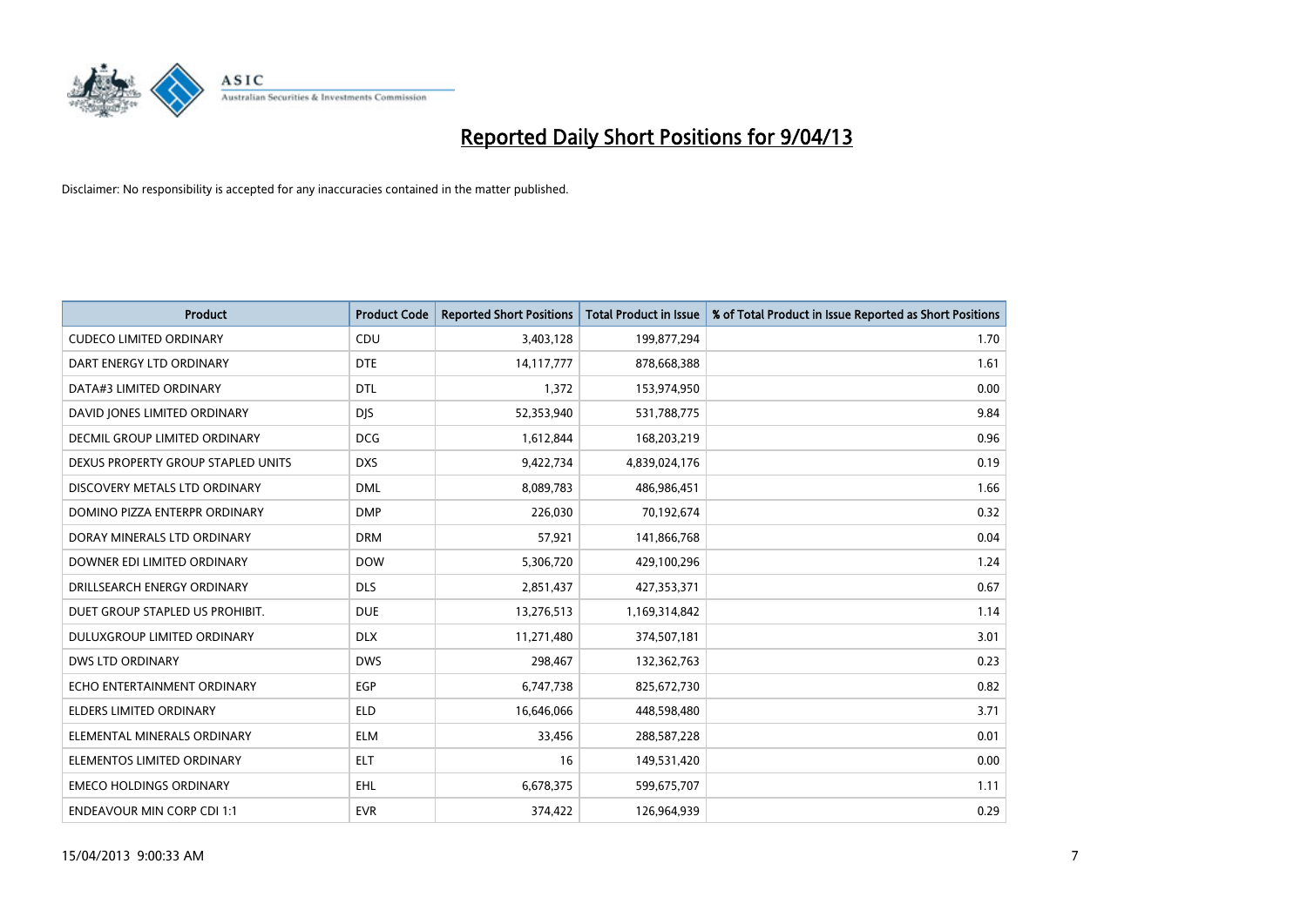

| <b>Product</b>                         | <b>Product Code</b> | <b>Reported Short Positions</b> | <b>Total Product in Issue</b> | % of Total Product in Issue Reported as Short Positions |
|----------------------------------------|---------------------|---------------------------------|-------------------------------|---------------------------------------------------------|
| <b>ENDOCOAL LIMITED ORDINARY</b>       | <b>EOC</b>          | 291,178                         | 186,929,401                   | 0.16                                                    |
| ENERGY RESOURCES ORDINARY 'A'          | ERA                 | 8,511,370                       | 517,725,062                   | 1.64                                                    |
| <b>ENERGY WORLD CORPOR, ORDINARY</b>   | <b>EWC</b>          | 19,620,687                      | 1,734,166,672                 | 1.13                                                    |
| <b>ENVESTRA LIMITED ORDINARY</b>       | <b>ENV</b>          | 2,359,643                       | 1,603,333,497                 | 0.15                                                    |
| EVOLUTION MINING LTD ORDINARY          | <b>EVN</b>          | 16,098,705                      | 708,092,989                   | 2.27                                                    |
| <b>EXALT RESOURCES LTD ORDINARY</b>    | ERD                 | 9,000                           | 50,376,664                    | 0.02                                                    |
| FAIRFAX MEDIA LTD ORDINARY             | <b>FXI</b>          | 409,549,823                     | 2,351,955,725                 | 17.41                                                   |
| FANTASTIC HOLDINGS ORDINARY            | <b>FAN</b>          | 35,201                          | 102,739,538                   | 0.03                                                    |
| <b>FAR LTD ORDINARY</b>                | <b>FAR</b>          | 22,121,932                      | 2,499,846,742                 | 0.88                                                    |
| FEDERATION CNTRES ORD/UNIT STAPLED SEC | FDC                 | 4,707,334                       | 1,427,641,565                 | 0.33                                                    |
| FKP PROPERTY GROUP STAPLED SECURITIES  | <b>FKP</b>          | 6,629,597                       | 321,578,705                   | 2.06                                                    |
| FLEETWOOD CORP ORDINARY                | <b>FWD</b>          | 3,907,569                       | 60,518,944                    | 6.46                                                    |
| FLETCHER BUILDING ORDINARY             | <b>FBU</b>          | 3,956,214                       | 684,793,538                   | 0.58                                                    |
| <b>FLEXIGROUP LIMITED ORDINARY</b>     | <b>FXL</b>          | 167,716                         | 287,869,669                   | 0.06                                                    |
| <b>FLIGHT CENTRE ORDINARY</b>          | <b>FLT</b>          | 11,245,391                      | 100,414,455                   | 11.20                                                   |
| FLINDERS MINES LTD ORDINARY            | <b>FMS</b>          | 2,864,562                       | 1,821,300,404                 | 0.16                                                    |
| FOCUS MINERALS LTD ORDINARY            | <b>FML</b>          | 46,253,316                      | 8,822,771,352                 | 0.52                                                    |
| FONTERRA SHARE FUND ORDINARY UNITS     | <b>FSF</b>          | 469,225                         | 95,806,880                    | 0.49                                                    |
| <b>FORGE GROUP LIMITED ORDINARY</b>    | FGE                 | 164,713                         | 86,169,014                    | 0.19                                                    |
| FORTESCUE METALS GRP ORDINARY          | <b>FMG</b>          | 188,160,756                     | 3,113,798,659                 | 6.04                                                    |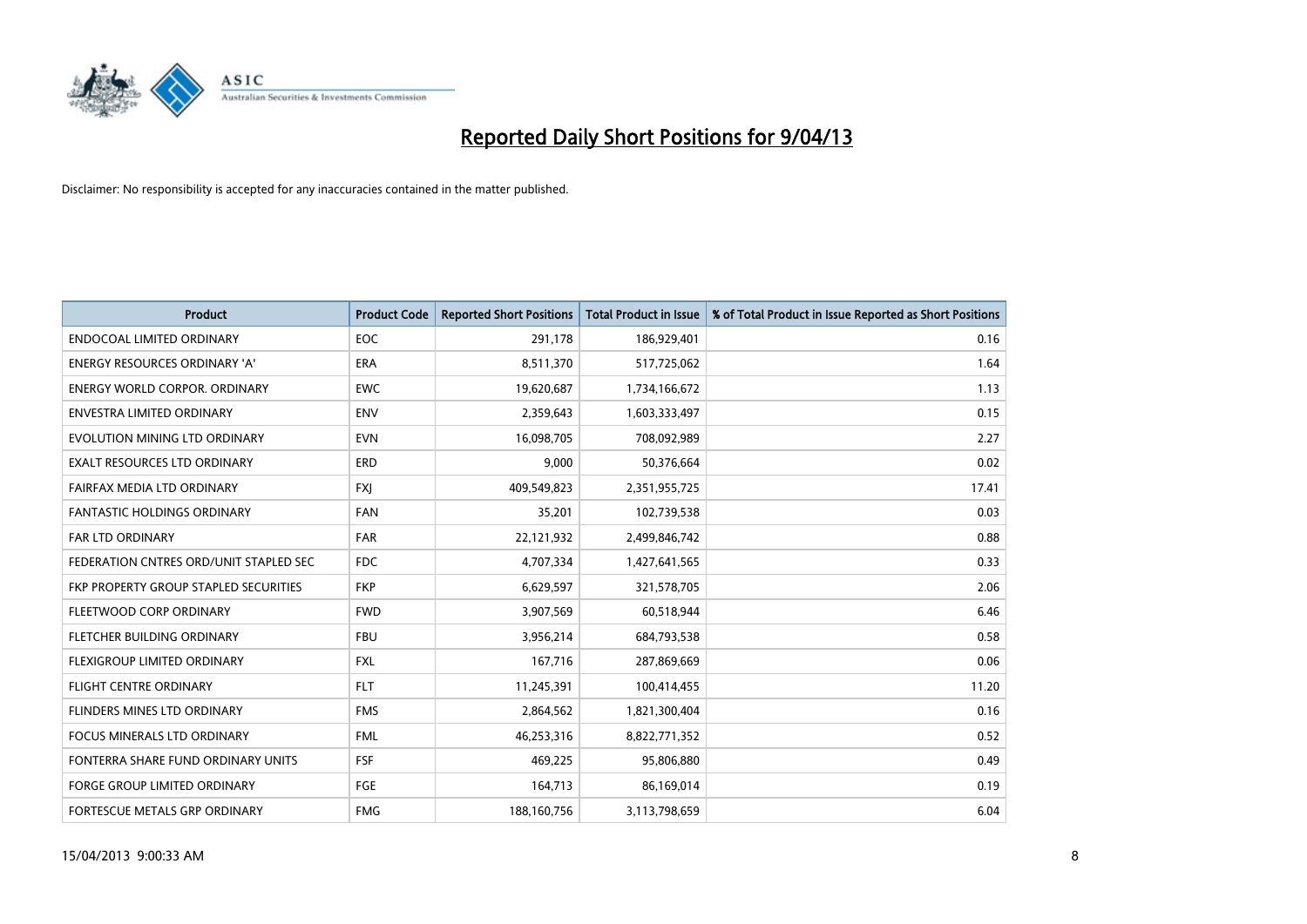

| <b>Product</b>                                   | <b>Product Code</b> | <b>Reported Short Positions</b> | <b>Total Product in Issue</b> | % of Total Product in Issue Reported as Short Positions |
|--------------------------------------------------|---------------------|---------------------------------|-------------------------------|---------------------------------------------------------|
| <b>G.U.D. HOLDINGS ORDINARY</b>                  | GUD                 | 4,835,807                       | 71,341,319                    | 6.78                                                    |
| <b>G8 EDUCATION LIMITED ORDINARY</b>             | <b>GEM</b>          | 737,027                         | 270,940,348                   | 0.27                                                    |
| <b>GALAXY RESOURCES ORDINARY</b>                 | <b>GXY</b>          | 3,731,769                       | 584,355,501                   | 0.64                                                    |
| <b>GEODYNAMICS LIMITED ORDINARY</b>              | GDY                 | 850                             | 406,452,608                   | 0.00                                                    |
| <b>GINDALBIE METALS LTD ORDINARY</b>             | GBG                 | 36,058,808                      | 1,492,154,301                 | 2.42                                                    |
| <b>GOODMAN FIELDER, ORDINARY</b>                 | GFF                 | 48,111,255                      | 1,955,559,207                 | 2.46                                                    |
| <b>GOODMAN GROUP STAPLED</b>                     | <b>GMG</b>          | 9,096,753                       | 1,713,233,947                 | 0.53                                                    |
| <b>GPT GROUP STAPLED SEC.</b>                    | GPT                 | 7,319,317                       | 1,768,731,729                 | 0.41                                                    |
| <b>GRAINCORP LIMITED A CLASS ORDINARY</b>        | <b>GNC</b>          | 1,859,734                       | 228,855,628                   | 0.81                                                    |
| <b>GRANGE RESOURCES, ORDINARY</b>                | <b>GRR</b>          | 1,938,994                       | 1,156,492,195                 | 0.17                                                    |
| <b>GREENLAND MIN EN LTD ORDINARY</b>             | GGG                 | 4,922,050                       | 571,975,263                   | 0.86                                                    |
| <b>GROWTHPOINT PROPERTY ORD/UNIT STAPLED SEC</b> | GOZ                 | 10,889                          | 402,830,366                   | 0.00                                                    |
| <b>GRYPHON MINERALS LTD ORDINARY</b>             | GRY                 | 14,099,085                      | 400,464,983                   | 3.52                                                    |
| <b>GUILDFORD COAL LTD ORDINARY</b>               | <b>GUF</b>          | 1,648,524                       | 635,046,899                   | 0.26                                                    |
| <b>GUNNS LIMITED ORDINARY</b>                    | <b>GNS</b>          | 51,772,667                      | 848,401,559                   | 6.10                                                    |
| <b>GWA GROUP LTD ORDINARY</b>                    | <b>GWA</b>          | 8,813,831                       | 304,706,899                   | 2.89                                                    |
| HARVEY NORMAN ORDINARY                           | <b>HVN</b>          | 88,204,113                      | 1,062,316,784                 | 8.30                                                    |
| HASTIE GROUP LIMITED ORDINARY                    | <b>HST</b>          | 210,891                         | 137,353,504                   | 0.15                                                    |
| <b>HENDERSON GROUP CDI 1:1</b>                   | <b>HGG</b>          | 3,709,362                       | 739,664,277                   | 0.50                                                    |
| HFA HOLDINGS LIMITED ORDINARY                    | <b>HFA</b>          | 3,809                           | 117,332,831                   | 0.00                                                    |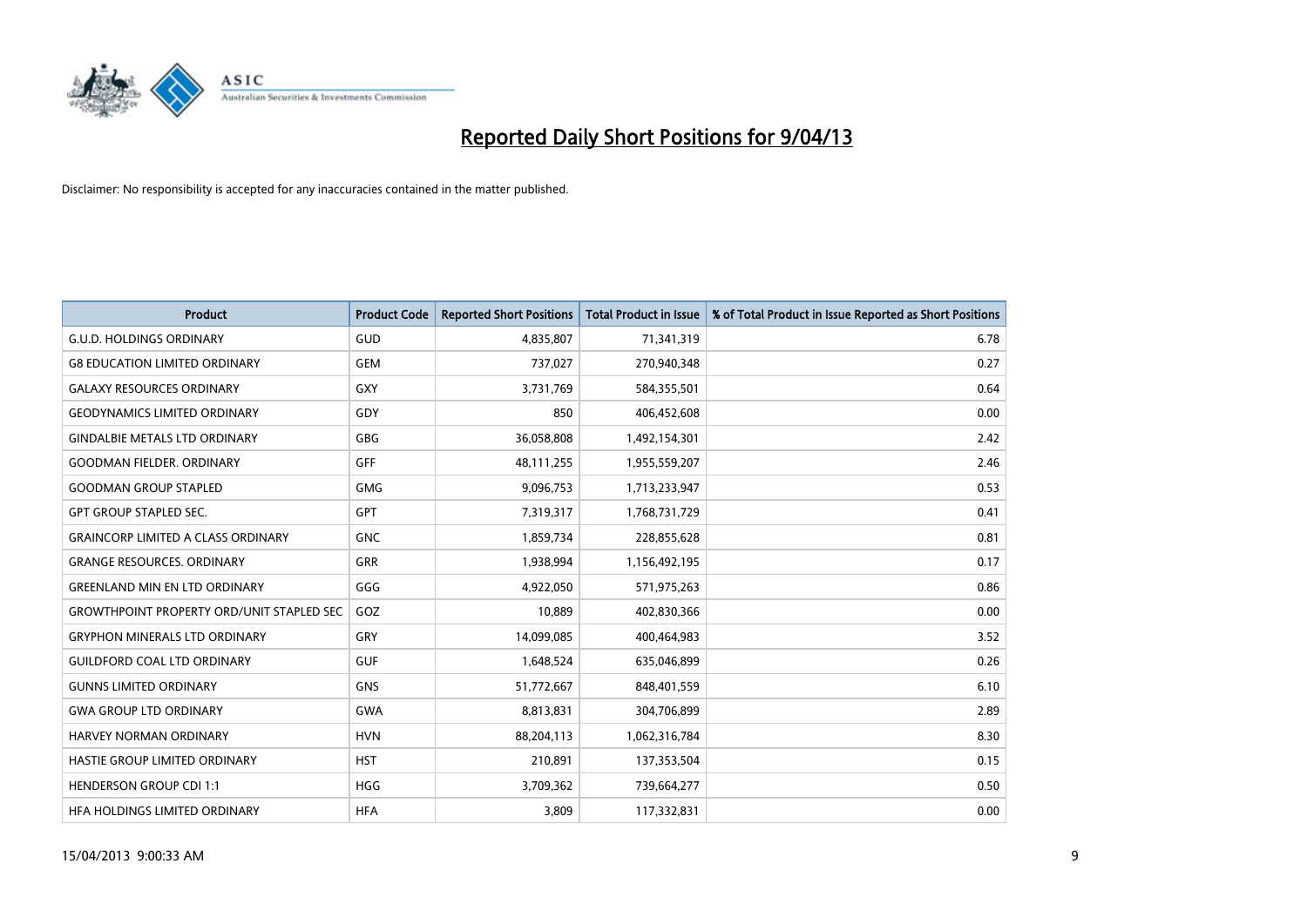

| <b>Product</b>                           | <b>Product Code</b> | <b>Reported Short Positions</b> | <b>Total Product in Issue</b> | % of Total Product in Issue Reported as Short Positions |
|------------------------------------------|---------------------|---------------------------------|-------------------------------|---------------------------------------------------------|
| HILLGROVE RES LTD ORDINARY               | <b>HGO</b>          | 1,734,834                       | 1,022,760,221                 | 0.17                                                    |
| HILLS HOLDINGS LTD ORDINARY              | HIL                 | 2,563,346                       | 246,500,444                   | 1.04                                                    |
| HORIZON OIL LIMITED ORDINARY             | <b>HZN</b>          | 54,724,531                      | 1,135,266,515                 | 4.82                                                    |
| <b>ICON ENERGY LIMITED ORDINARY</b>      | <b>ICN</b>          | 1,561,358                       | 533,391,210                   | 0.29                                                    |
| <b>IINET LIMITED ORDINARY</b>            | <b>IIN</b>          | 1,338,866                       | 161,238,847                   | 0.83                                                    |
| <b>ILUKA RESOURCES ORDINARY</b>          | <b>ILU</b>          | 66,110,671                      | 418,700,517                   | 15.79                                                   |
| <b>IMDEX LIMITED ORDINARY</b>            | <b>IMD</b>          | 3,709,369                       | 210,473,188                   | 1.76                                                    |
| IMF (AUSTRALIA) LTD ORDINARY             | <b>IMF</b>          | 959,385                         | 123,201,716                   | 0.78                                                    |
| <b>INCITEC PIVOT ORDINARY</b>            | <b>IPL</b>          | 29,429,500                      | 1,628,730,107                 | 1.81                                                    |
| <b>INDEPENDENCE GROUP ORDINARY</b>       | <b>IGO</b>          | 4,041,667                       | 232,882,535                   | 1.74                                                    |
| INDOPHIL RESOURCES ORDINARY              | <b>IRN</b>          | 1,600,028                       | 1,203,146,194                 | 0.13                                                    |
| <b>INFIGEN ENERGY STAPLED SECURITIES</b> | <b>IFN</b>          | 3,299,893                       | 762,265,972                   | 0.43                                                    |
| <b>INSURANCE AUSTRALIA ORDINARY</b>      | IAG                 | 3,361,419                       | 2,079,034,021                 | 0.16                                                    |
| INTEGRATED RESEARCH ORDINARY             | IRI                 | 11,344                          | 168,359,453                   | 0.01                                                    |
| <b>INTREPID MINES ORDINARY</b>           | <b>IAU</b>          | 15,148,250                      | 555,707,647                   | 2.73                                                    |
| INVESTA OFFICE FUND STAPLED SECURITIES   | <b>IOF</b>          | 1,342,903                       | 614,047,458                   | 0.22                                                    |
| <b>INVOCARE LIMITED ORDINARY</b>         | <b>IVC</b>          | 1,106,721                       | 110,030,298                   | 1.01                                                    |
| ION LIMITED ORDINARY                     | <b>ION</b>          | 164,453                         | 256,365,105                   | 0.06                                                    |
| <b>IOOF HOLDINGS LTD ORDINARY</b>        | IFL                 | 2,456,791                       | 232,091,225                   | 1.06                                                    |
| <b>IRESS LIMITED ORDINARY</b>            | <b>IRE</b>          | 2,498,579                       | 128,620,231                   | 1.94                                                    |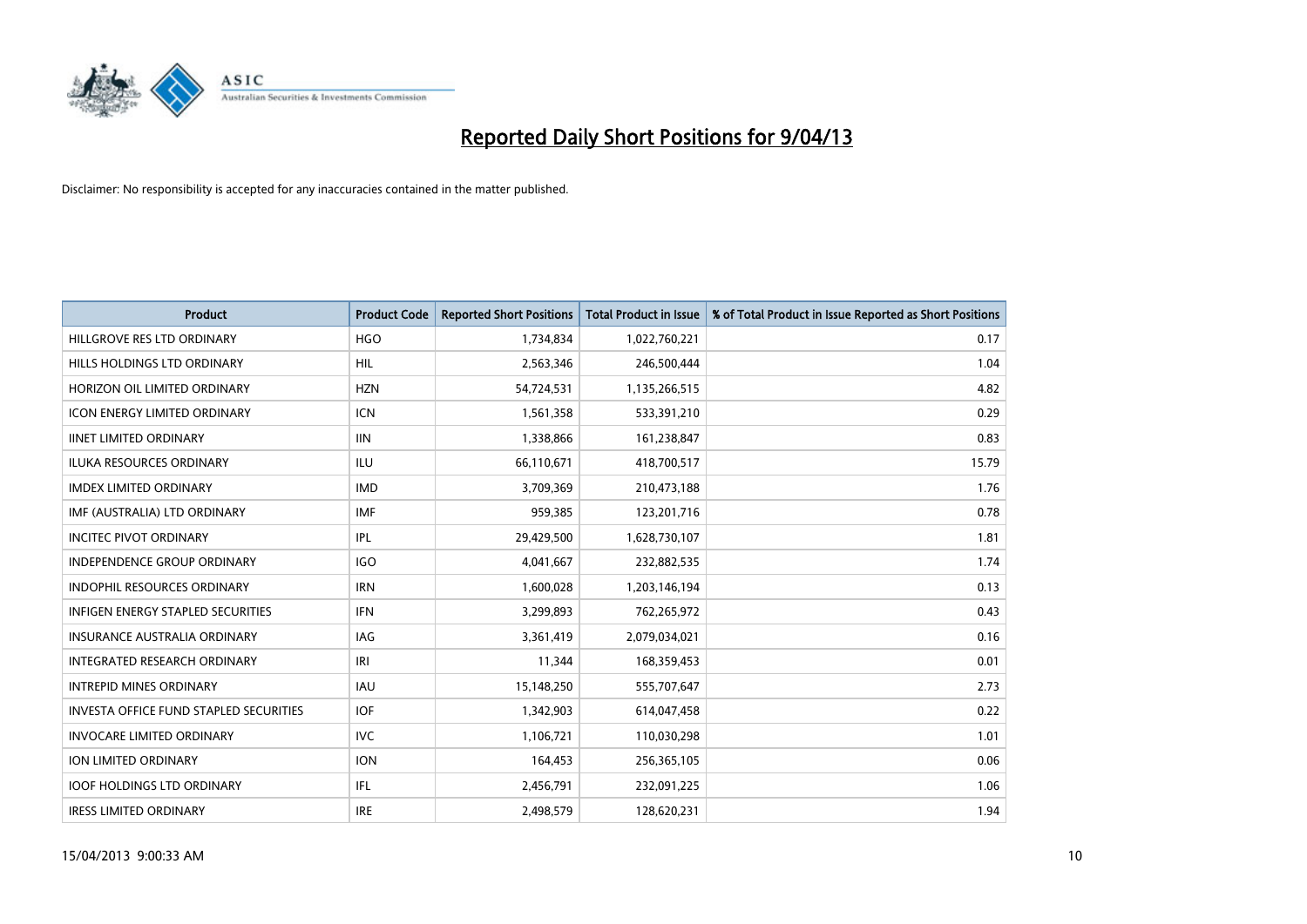

| <b>Product</b>                           | <b>Product Code</b> | <b>Reported Short Positions</b> | <b>Total Product in Issue</b> | % of Total Product in Issue Reported as Short Positions |
|------------------------------------------|---------------------|---------------------------------|-------------------------------|---------------------------------------------------------|
| <b>IRON ORE HOLDINGS ORDINARY</b>        | <b>IOH</b>          | 16,649                          | 161,174,005                   | 0.01                                                    |
| IVANHOE AUSTRALIA ORDINARY               | <b>IVA</b>          | 1,786,953                       | 725,277,451                   | 0.25                                                    |
| JAMES HARDIE INDUST CHESS DEPOSITARY INT | <b>IHX</b>          | 6,411,330                       | 441,644,484                   | 1.45                                                    |
| <b>JB HI-FI LIMITED ORDINARY</b>         | <b>JBH</b>          | 18,211,628                      | 98,947,309                    | 18.41                                                   |
| <b>JUMBO INTERACTIVE ORDINARY</b>        | <b>JIN</b>          | 19,848                          | 43,552,560                    | 0.05                                                    |
| <b>JUPITER MINES ORDINARY</b>            | <b>IMS</b>          | 30                              | 2,281,835,383                 | 0.00                                                    |
| <b>KAGARA LTD ORDINARY</b>               | KZL                 | 3,008,926                       | 798,953,117                   | 0.38                                                    |
| KAROON GAS AUSTRALIA ORDINARY            | <b>KAR</b>          | 742,558                         | 221,420,769                   | 0.34                                                    |
| KATHMANDU HOLD LTD ORDINARY              | <b>KMD</b>          | 182,297                         | 200,215,894                   | 0.09                                                    |
| <b>KBL MINING LIMITED ORDINARY</b>       | <b>KBL</b>          | 1,820                           | 293,535,629                   | 0.00                                                    |
| KINGSGATE CONSOLID. ORDINARY             | <b>KCN</b>          | 12,819,421                      | 151,828,173                   | 8.44                                                    |
| KINGSROSE MINING LTD ORDINARY            | <b>KRM</b>          | 301,343                         | 291,959,871                   | 0.10                                                    |
| LEIGHTON HOLDINGS ORDINARY               | LEI                 | 7,765,698                       | 337,199,938                   | 2.30                                                    |
| LEND LEASE GROUP UNIT/ORD STAPLED        | LLC                 | 5,233,980                       | 575,508,314                   | 0.91                                                    |
| LINC ENERGY LTD ORDINARY                 | <b>LNC</b>          | 14,898,848                      | 517,770,424                   | 2.88                                                    |
| LION SELECTION GRP ORDINARY              | <b>LSX</b>          | 36                              | 88,031,572                    | 0.00                                                    |
| LYCOPODIUM LIMITED ORDINARY              | <b>LYL</b>          | 202                             | 38,955,103                    | 0.00                                                    |
| LYNAS CORPORATION ORDINARY               | <b>LYC</b>          | 205,375,510                     | 1,960,801,292                 | 10.47                                                   |
| M2 TELECOMMUNICATION ORDINARY            | <b>MTU</b>          | 7,194,696                       | 158,559,583                   | 4.54                                                    |
| <b>MACA LIMITED ORDINARY</b>             | <b>MLD</b>          | 33,060                          | 172,500,000                   | 0.02                                                    |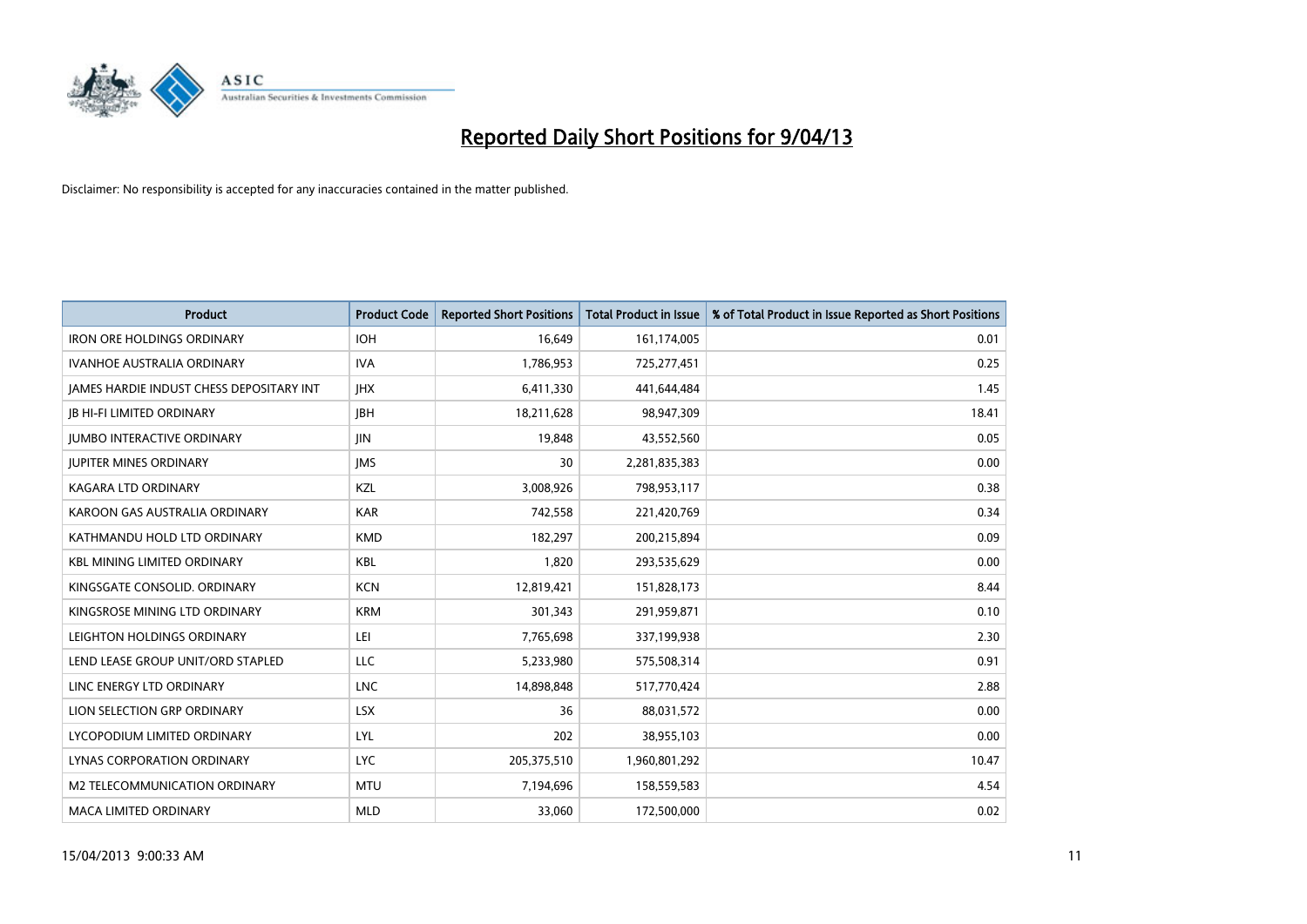

| <b>Product</b>                        | <b>Product Code</b> | <b>Reported Short Positions</b> | <b>Total Product in Issue</b> | % of Total Product in Issue Reported as Short Positions |
|---------------------------------------|---------------------|---------------------------------|-------------------------------|---------------------------------------------------------|
| <b>MACMAHON HOLDINGS ORDINARY</b>     | <b>MAH</b>          | 13,556,408                      | 1,261,699,966                 | 1.07                                                    |
| MACQ ATLAS ROADS GRP ORDINARY STAPLED | <b>MQA</b>          | 17,672,173                      | 478,531,436                   | 3.69                                                    |
| MACQUARIE GROUP LTD ORDINARY          | <b>MOG</b>          | 3,637,913                       | 339,506,578                   | 1.07                                                    |
| MAGELLAN FIN GRP LTD ORDINARY         | <b>MFG</b>          | 787,280                         | 152,769,166                   | 0.52                                                    |
| <b>MATRIX C &amp; E LTD ORDINARY</b>  | <b>MCE</b>          | 3,524,654                       | 94,555,428                    | 3.73                                                    |
| MAVERICK DRILLING ORDINARY            | <b>MAD</b>          | 10,666,371                      | 452,726,751                   | 2.36                                                    |
| MAYNE PHARMA LTD ORDINARY             | <b>MYX</b>          | 250,000                         | 562,956,475                   | 0.04                                                    |
| MCMILLAN SHAKESPEARE ORDINARY         | <b>MMS</b>          | 315,112                         | 74,523,965                    | 0.42                                                    |
| <b>MCPHERSON'S LTD ORDINARY</b>       | <b>MCP</b>          | 10,719                          | 84,015,724                    | 0.01                                                    |
| MEDUSA MINING LTD ORDINARY            | <b>MML</b>          | 4,365,810                       | 188,903,911                   | 2.31                                                    |
| MELBOURNE IT LIMITED ORDINARY         | <b>MLB</b>          | 316,059                         | 82,451,363                    | 0.38                                                    |
| MEO AUSTRALIA LTD ORDINARY            | <b>MEO</b>          | 432,047                         | 627,264,587                   | 0.07                                                    |
| <b>MERMAID MARINE ORDINARY</b>        | <b>MRM</b>          | 1,172,396                       | 227,935,608                   | 0.51                                                    |
| MESOBLAST LIMITED ORDINARY            | <b>MSB</b>          | 15,722,498                      | 314,811,301                   | 4.99                                                    |
| METALS X LIMITED ORDINARY             | <b>MLX</b>          | 85,915                          | 1,651,766,110                 | 0.01                                                    |
| METCASH LIMITED ORDINARY              | <b>MTS</b>          | 99,431,542                      | 880,704,786                   | 11.29                                                   |
| METMINCO LIMITED ORDINARY             | <b>MNC</b>          | 15,276                          | 1,749,543,023                 | 0.00                                                    |
| MICLYN EXP OFFSHR ORDINARY            | <b>MIO</b>          | 1,008,496                       | 278,639,188                   | 0.36                                                    |
| MILTON CORPORATION ORDINARY           | <b>MLT</b>          | 12,800                          | 122,147,119                   | 0.01                                                    |
| MINCOR RESOURCES NL ORDINARY          | <b>MCR</b>          | 2,448,175                       | 188,208,274                   | 1.30                                                    |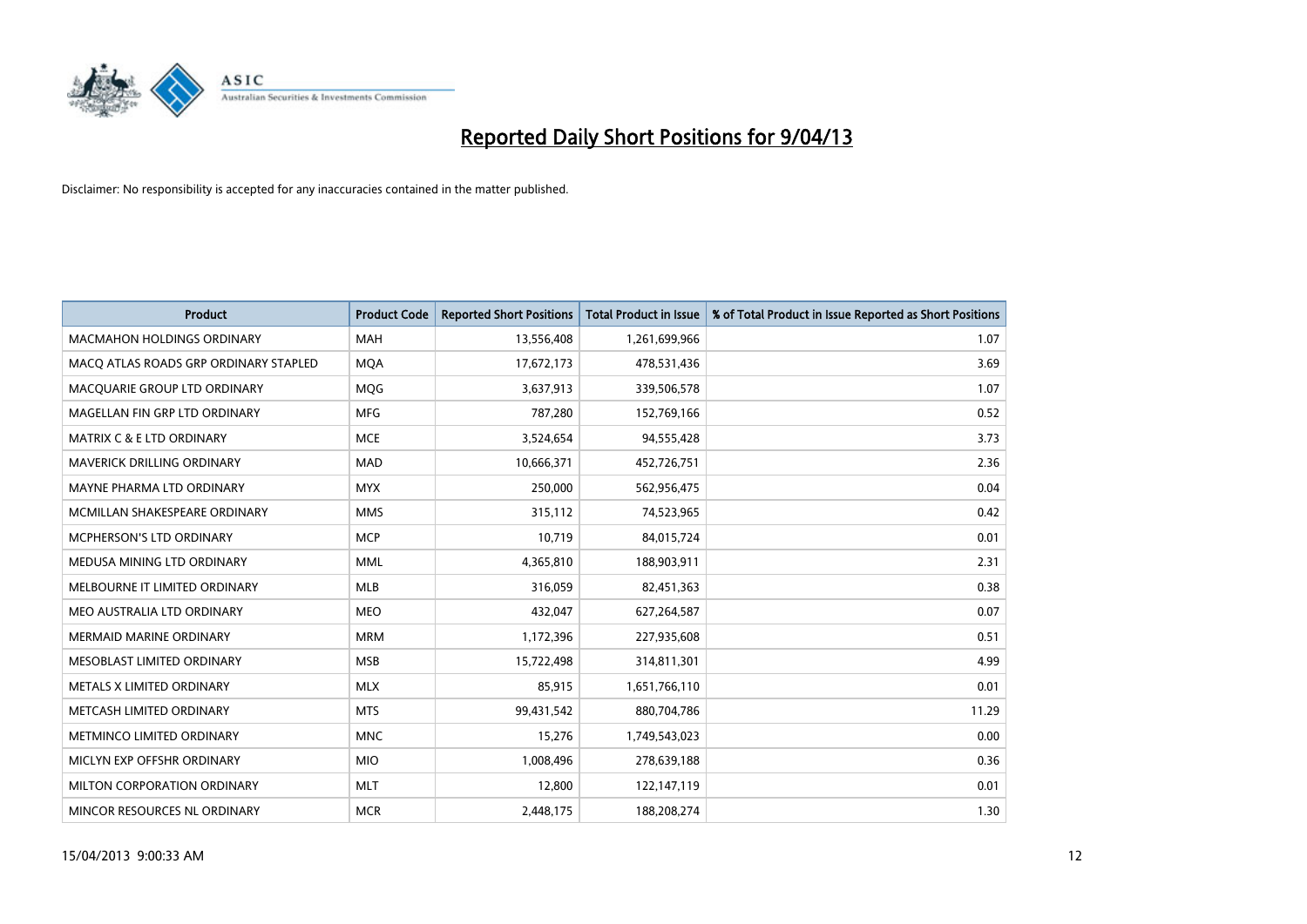

| <b>Product</b>                  | <b>Product Code</b> | <b>Reported Short Positions</b> | <b>Total Product in Issue</b> | % of Total Product in Issue Reported as Short Positions |
|---------------------------------|---------------------|---------------------------------|-------------------------------|---------------------------------------------------------|
| MINERAL DEPOSITS ORDINARY       | <b>MDL</b>          | 1,760,143                       | 83,538,786                    | 2.11                                                    |
| MINERAL RESOURCES. ORDINARY     | <b>MIN</b>          | 3,346,507                       | 185,724,169                   | 1.80                                                    |
| MIRABELA NICKEL LTD ORDINARY    | <b>MBN</b>          | 16,465,666                      | 876,765,094                   | 1.88                                                    |
| MIRVAC GROUP STAPLED SECURITIES | <b>MGR</b>          | 7,418,467                       | 3,426,028,367                 | 0.22                                                    |
| MOLOPO ENERGY LTD ORDINARY      | <b>MPO</b>          | 1,024,669                       | 246,371,894                   | 0.42                                                    |
| MONADELPHOUS GROUP ORDINARY     | <b>MND</b>          | 9,026,077                       | 90,940,258                    | 9.93                                                    |
| MORTGAGE CHOICE LTD ORDINARY    | MOC                 | 1,495,249                       | 123,431,282                   | 1.21                                                    |
| MOUNT GIBSON IRON ORDINARY      | <b>MGX</b>          | 10,135,574                      | 1,090,584,232                 | 0.93                                                    |
| MULTIPLEX SITES SITES           | <b>MXUPA</b>        | 969                             | 4,500,000                     | 0.02                                                    |
| MURCHISON METALS LTD ORDINARY   | <b>MMX</b>          | 3,827,682                       | 450,497,346                   | 0.85                                                    |
| MYER HOLDINGS LTD ORDINARY      | <b>MYR</b>          | 78,920,011                      | 583,494,551                   | 13.53                                                   |
| <b>MYSTATE LIMITED ORDINARY</b> | <b>MYS</b>          | 48,732                          | 87,117,374                    | 0.06                                                    |
| NATIONAL AUST, BANK ORDINARY    | <b>NAB</b>          | 13,697,937                      | 2,342,421,436                 | 0.58                                                    |
| NAVITAS LIMITED ORDINARY        | <b>NVT</b>          | 13,603,004                      | 375,367,918                   | 3.62                                                    |
| NEON ENERGY LIMITED ORDINARY    | <b>NEN</b>          | 3,095,822                       | 549,844,091                   | 0.56                                                    |
| NEW HOPE CORPORATION ORDINARY   | <b>NHC</b>          | 2,408,049                       | 830,563,352                   | 0.29                                                    |
| NEW STANDARD ENERGY ORDINARY    | <b>NSE</b>          | 505,295                         | 305,331,847                   | 0.17                                                    |
| NEWCREST MINING ORDINARY        | <b>NCM</b>          | 6,629,806                       | 765,906,839                   | 0.87                                                    |
| NEWS CORP A NON-VOTING CDI      | <b>NWSLV</b>        | 2,359,645                       | 1,521,989,908                 | 0.16                                                    |
| NEWS CORP B VOTING CDI          | <b>NWS</b>          | 807,469                         | 798,520,953                   | 0.10                                                    |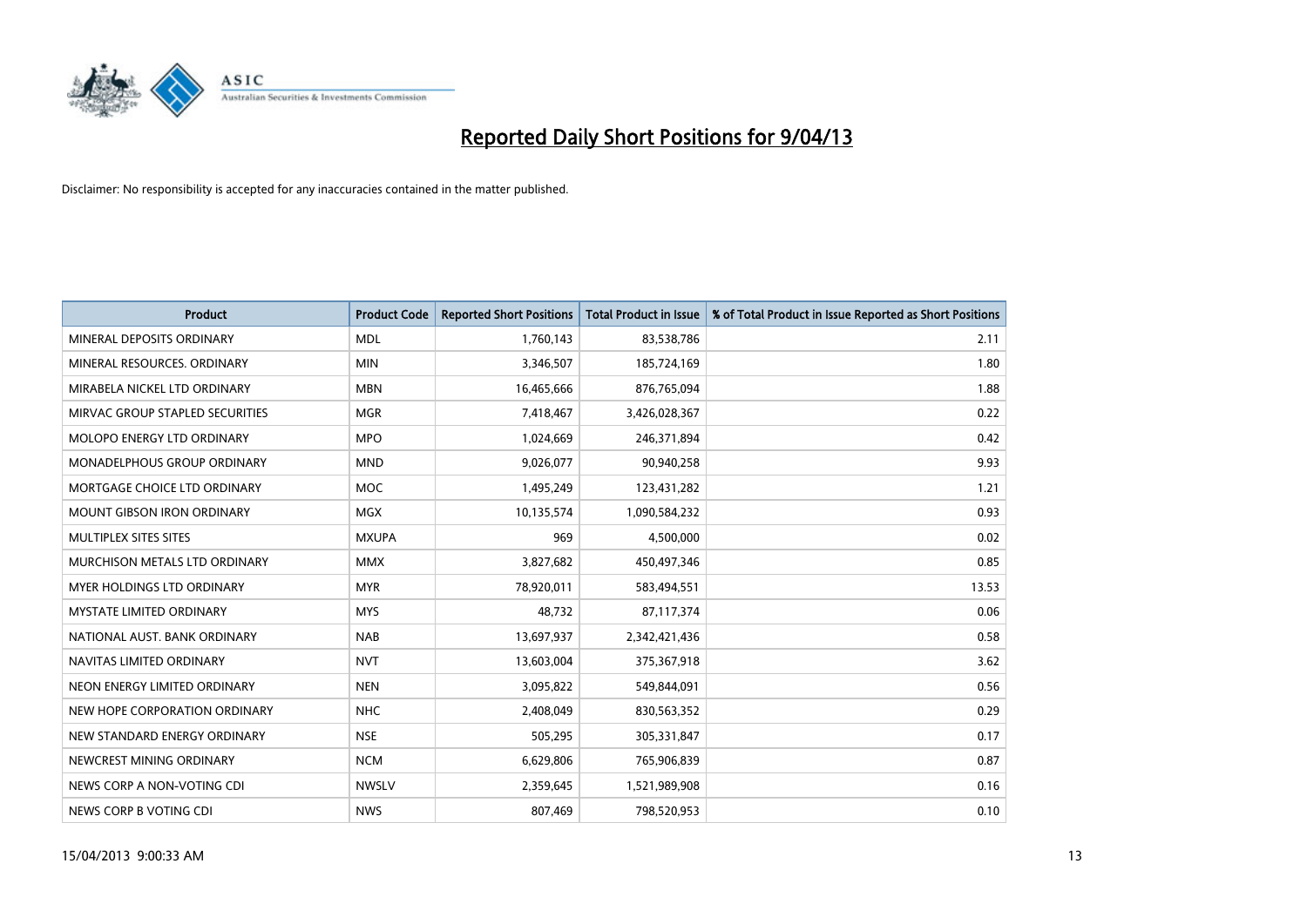

| <b>Product</b>                        | <b>Product Code</b> | <b>Reported Short Positions</b> | <b>Total Product in Issue</b> | % of Total Product in Issue Reported as Short Positions |
|---------------------------------------|---------------------|---------------------------------|-------------------------------|---------------------------------------------------------|
| NEXTDC LIMITED ORDINARY               | <b>NXT</b>          | 4,876,988                       | 172,602,288                   | 2.83                                                    |
| NEXUS ENERGY LIMITED ORDINARY         | <b>NXS</b>          | 13,784,408                      | 1,329,821,159                 | 1.04                                                    |
| NIDO PETROLEUM ORDINARY               | <b>NDO</b>          | 105,313                         | 2,044,984,301                 | 0.01                                                    |
| NOBLE MINERAL RES ORDINARY            | <b>NMG</b>          | 2,528,936                       | 666,397,952                   | 0.38                                                    |
| NORFOLK GROUP ORDINARY                | <b>NFK</b>          | 50                              | 158,890,730                   | 0.00                                                    |
| NORTHERN IRON LTD ORDINARY            | <b>NFE</b>          | 1,916,033                       | 484,405,314                   | 0.40                                                    |
| NORTHERN STAR ORDINARY                | <b>NST</b>          | 6,273,002                       | 424,277,027                   | 1.48                                                    |
| NRW HOLDINGS LIMITED ORDINARY         | <b>NWH</b>          | 11,557,994                      | 278,888,011                   | 4.14                                                    |
| NUCOAL RESOURCES LTD ORDINARY         | <b>NCR</b>          | 250,000                         | 768,612,354                   | 0.03                                                    |
| NUFARM LIMITED ORDINARY               | <b>NUF</b>          | 11,364,312                      | 262,796,891                   | 4.32                                                    |
| OAKTON LIMITED ORDINARY               | <b>OKN</b>          | 3,029                           | 89,777,735                    | 0.00                                                    |
| OCEANAGOLD CORP. CHESS DEPOSITARY INT | <b>OGC</b>          | 296,257                         | 293,517,918                   | 0.10                                                    |
| OIL SEARCH LTD ORDINARY               | OSH                 | 22,494,187                      | 1,334,756,742                 | 1.69                                                    |
| OM HOLDINGS LIMITED ORDINARY          | OMH                 | 3,961,458                       | 673,423,337                   | 0.59                                                    |
| ORICA LIMITED ORDINARY                | ORI                 | 3,060,803                       | 366,868,401                   | 0.83                                                    |
| ORIGIN ENERGY ORDINARY                | ORG                 | 19,262,050                      | 1,097,938,465                 | 1.75                                                    |
| OROCOBRE LIMITED ORDINARY             | <b>ORE</b>          | 645,490                         | 117,745,140                   | 0.55                                                    |
| OROTONGROUP LIMITED ORDINARY          | ORL                 | 23,359                          | 40,880,902                    | 0.06                                                    |
| ORPHEUS ENERGY LTD ORDINARY           | <b>OEG</b>          | 67,200                          | 130,475,919                   | 0.05                                                    |
| OZ MINERALS ORDINARY                  | OZL                 | 14,942,245                      | 303,470,022                   | 4.92                                                    |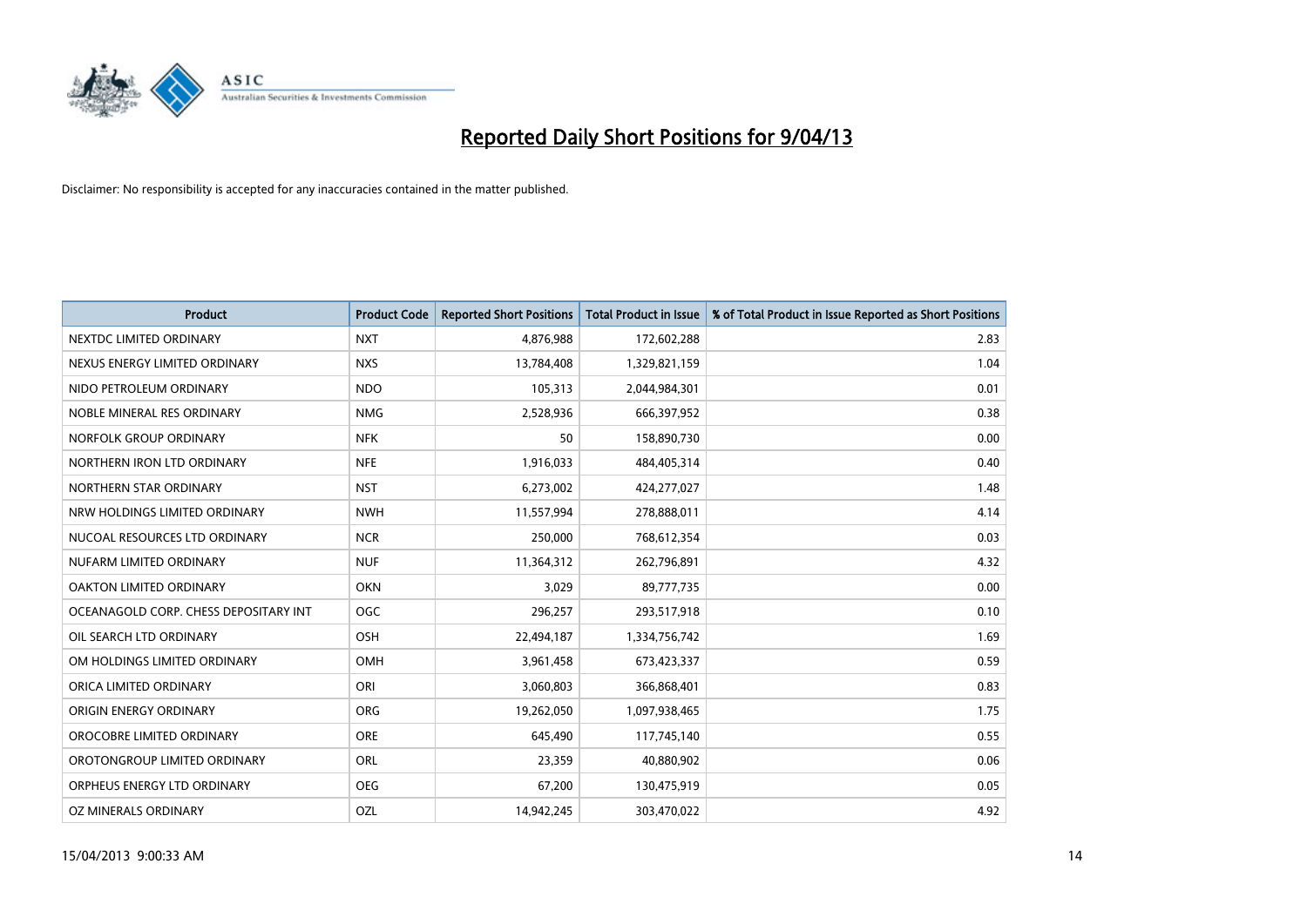

| <b>Product</b>                 | <b>Product Code</b> | <b>Reported Short Positions</b> | <b>Total Product in Issue</b> | % of Total Product in Issue Reported as Short Positions |
|--------------------------------|---------------------|---------------------------------|-------------------------------|---------------------------------------------------------|
| <b>PACIFIC BRANDS ORDINARY</b> | <b>PBG</b>          | 15,929,789                      | 912,915,695                   | 1.74                                                    |
| PALADIN ENERGY LTD ORDINARY    | <b>PDN</b>          | 113,089,472                     | 837,187,808                   | 13.51                                                   |
| PANAUST LIMITED ORDINARY       | <b>PNA</b>          | 5,319,161                       | 614,407,069                   | 0.87                                                    |
| PANORAMIC RESOURCES ORDINARY   | PAN                 | 1,868,852                       | 256,899,729                   | 0.73                                                    |
| PAPERLINX LIMITED ORDINARY     | <b>PPX</b>          | 67,945                          | 609,280,761                   | 0.01                                                    |
| PAPILLON RES LTD ORDINARY      | PIR                 | 2,417,270                       | 336,978,210                   | 0.72                                                    |
| PATTIES FOODS LTD ORDINARY     | PFL                 | 4,605                           | 139,065,639                   | 0.00                                                    |
| PEET LIMITED ORDINARY          | <b>PPC</b>          | 3,292,187                       | 321,013,141                   | 1.03                                                    |
| PERILYA LIMITED ORDINARY       | <b>PEM</b>          | 6,434                           | 769,316,426                   | 0.00                                                    |
| PERPETUAL LIMITED ORDINARY     | PPT                 | 2,061,275                       | 41,980,678                    | 4.91                                                    |
| PERSEUS MINING LTD ORDINARY    | <b>PRU</b>          | 26,889,329                      | 457,962,088                   | 5.87                                                    |
| PHARMAXIS LTD ORDINARY         | <b>PXS</b>          | 14, 161, 068                    | 308,543,389                   | 4.59                                                    |
| PLATINUM ASSET ORDINARY        | <b>PTM</b>          | 6,927,916                       | 561,347,878                   | 1.23                                                    |
| PLATINUM AUSTRALIA ORDINARY    | <b>PLA</b>          | 836,127                         | 504,968,043                   | 0.17                                                    |
| PMI GOLD CORP CDI 1:1          | <b>PVM</b>          | 232,274                         | 146,516,845                   | 0.16                                                    |
| PMP LIMITED ORDINARY           | <b>PMP</b>          | 178,840                         | 323,781,124                   | 0.06                                                    |
| PRANA BIOTECHNOLOGY ORDINARY   | <b>PBT</b>          | 200,080                         | 344,143,038                   | 0.06                                                    |
| PREMIER INVESTMENTS ORDINARY   | <b>PMV</b>          | 493,115                         | 155,260,478                   | 0.32                                                    |
| PRIMA BIOMED LTD ORDINARY      | <b>PRR</b>          | 767,755                         | 1,066,063,388                 | 0.07                                                    |
| PRIMARY HEALTH CARE ORDINARY   | <b>PRY</b>          | 15,358,619                      | 502,983,554                   | 3.05                                                    |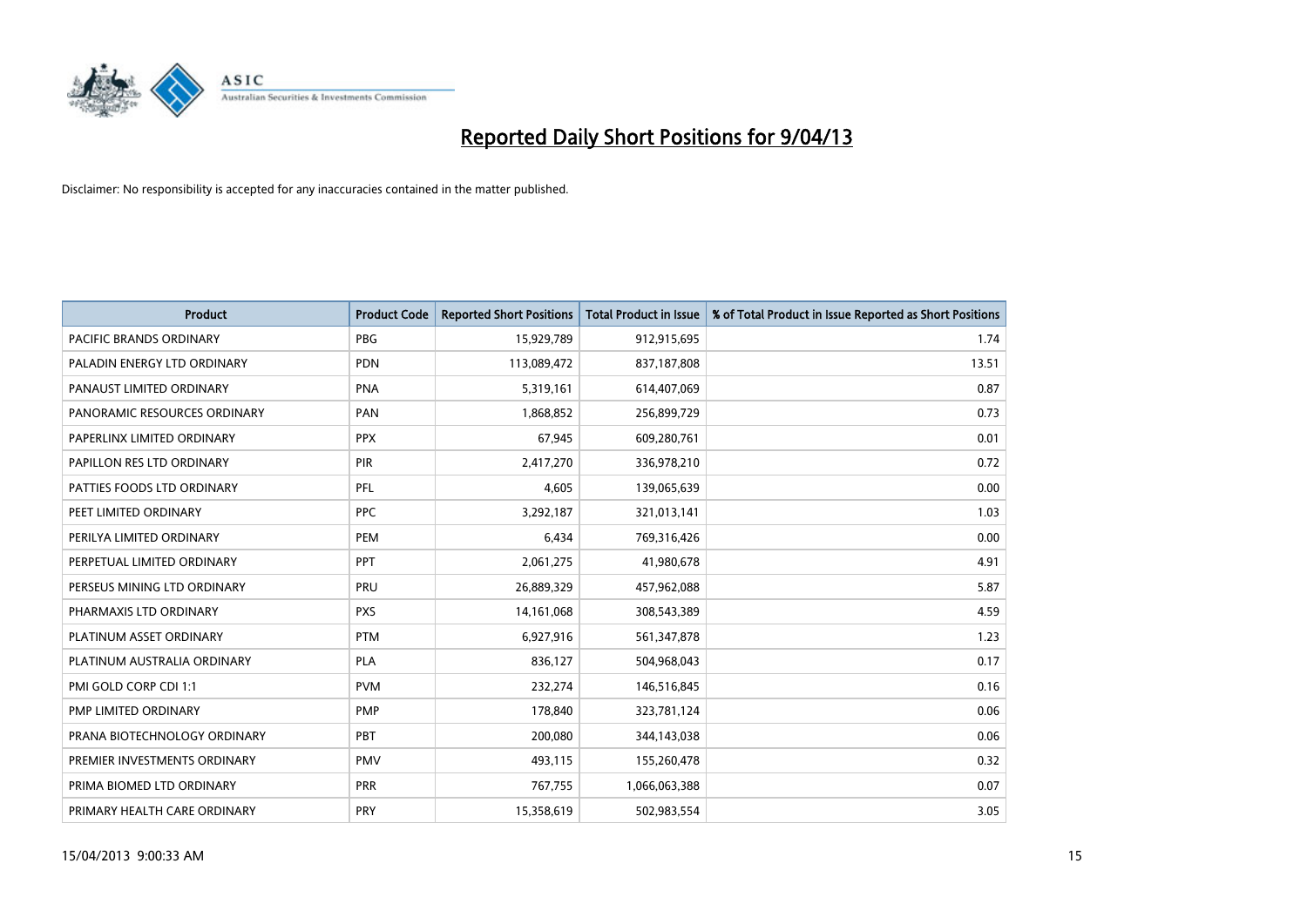

| <b>Product</b>                    | <b>Product Code</b> | <b>Reported Short Positions</b> | <b>Total Product in Issue</b> | % of Total Product in Issue Reported as Short Positions |
|-----------------------------------|---------------------|---------------------------------|-------------------------------|---------------------------------------------------------|
| PROGRAMMED ORDINARY               | <b>PRG</b>          | 226,772                         | 118,179,696                   | 0.19                                                    |
| PURA VIDA ENERGY NL ORDINARY      | <b>PVD</b>          | 157,040                         | 59,983,514                    | 0.26                                                    |
| OANTAS AIRWAYS ORDINARY           | QAN                 | 23,228,526                      | 2,241,945,788                 | 1.04                                                    |
| OBE INSURANCE GROUP ORDINARY      | <b>OBE</b>          | 49,814,502                      | 1,196,747,582                 | 4.16                                                    |
| <b>QLD MINING CORP ORDINARY</b>   | <b>OMN</b>          | 350,000                         | 869,999,817                   | 0.04                                                    |
| ORXPHARMA LTD ORDINARY            | <b>QRX</b>          | 130,696                         | 144,644,706                   | 0.09                                                    |
| <b>QUBE HOLDINGS LTD ORDINARY</b> | <b>QUB</b>          | 14,513,510                      | 926,489,845                   | 1.57                                                    |
| RAMELIUS RESOURCES ORDINARY       | <b>RMS</b>          | 5,993,878                       | 337,586,949                   | 1.78                                                    |
| RAMSAY HEALTH CARE ORDINARY       | <b>RHC</b>          | 1,643,680                       | 202,081,252                   | 0.81                                                    |
| <b>RCR TOMLINSON ORDINARY</b>     | <b>RCR</b>          | 102,240                         | 132,431,265                   | 0.08                                                    |
| <b>REA GROUP ORDINARY</b>         | <b>REA</b>          | 106,714                         | 131,714,699                   | 0.08                                                    |
| <b>RECKON LIMITED ORDINARY</b>    | <b>RKN</b>          | 452,270                         | 129,488,015                   | 0.35                                                    |
| <b>RED 5 LIMITED ORDINARY</b>     | <b>RED</b>          | 774,819                         | 135,488,008                   | 0.57                                                    |
| <b>RED FORK ENERGY ORDINARY</b>   | <b>RFE</b>          | 6,043,356                       | 384,951,719                   | 1.57                                                    |
| REDBANK ENERGY LTD ORDINARY       | <b>AEJ</b>          | 13                              | 786,287                       | 0.00                                                    |
| REDFLEX HOLDINGS ORDINARY         | <b>RDF</b>          | $\mathbf{1}$                    | 110,762,310                   | 0.00                                                    |
| REECE AUSTRALIA LTD. ORDINARY     | <b>REH</b>          | 579                             | 99,600,000                    | 0.00                                                    |
| <b>REGIS RESOURCES ORDINARY</b>   | <b>RRL</b>          | 8,017,971                       | 474,413,655                   | 1.69                                                    |
| RESMED INC CDI 10:1               | <b>RMD</b>          | 13,041,334                      | 1,556,242,300                 | 0.84                                                    |
| RESOLUTE MINING ORDINARY          | <b>RSG</b>          | 2,081,538                       | 643,094,224                   | 0.32                                                    |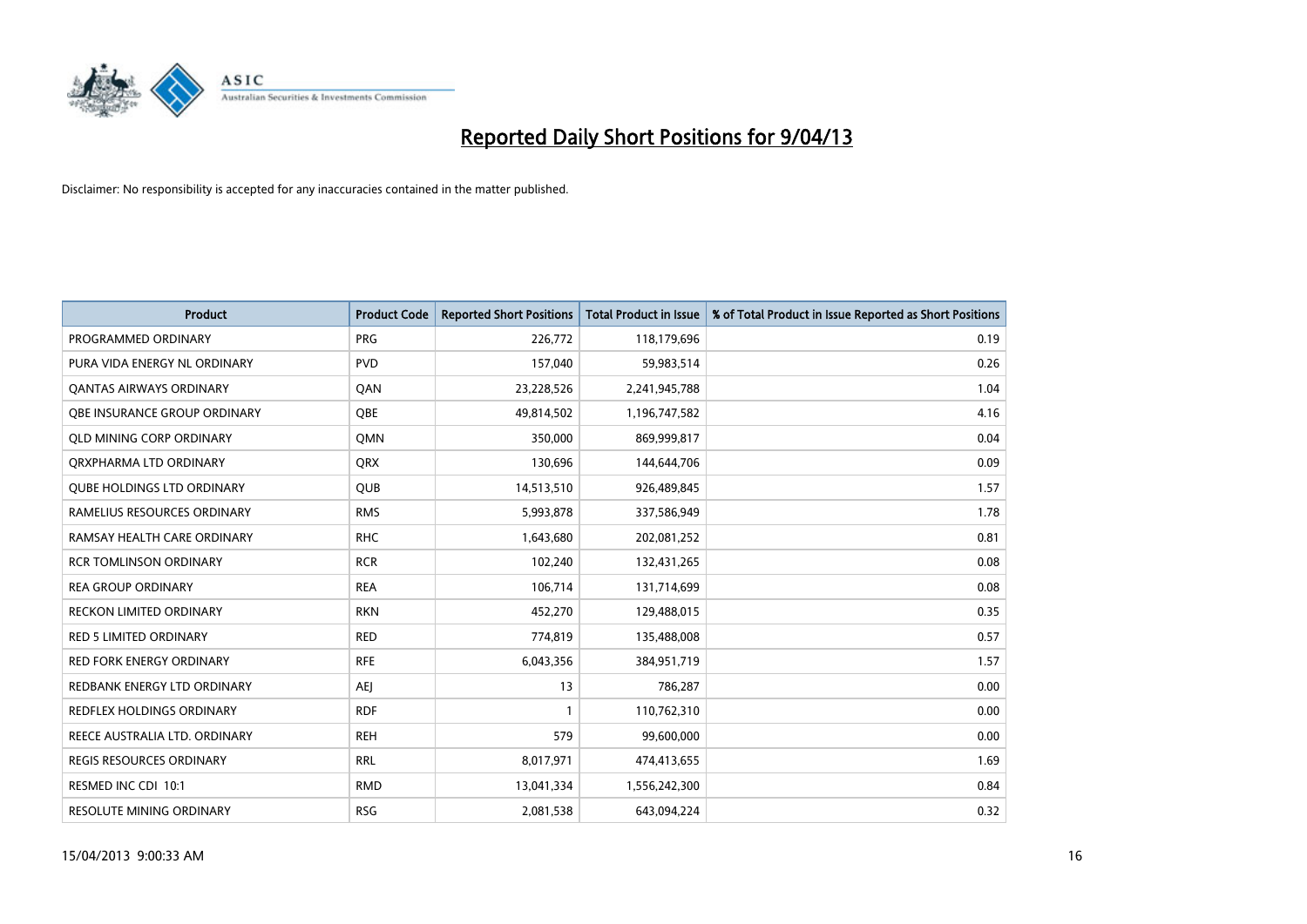

| <b>Product</b>                        | <b>Product Code</b> | <b>Reported Short Positions</b> | <b>Total Product in Issue</b> | % of Total Product in Issue Reported as Short Positions |
|---------------------------------------|---------------------|---------------------------------|-------------------------------|---------------------------------------------------------|
| <b>RESOURCE GENERATION ORDINARY</b>   | <b>RES</b>          | 73                              | 284,698,002                   | 0.00                                                    |
| <b>RETAIL FOOD GROUP ORDINARY</b>     | <b>RFG</b>          | 223,609                         | 130,227,856                   | 0.17                                                    |
| REVERSE CORP LIMITED ORDINARY         | <b>REF</b>          | 100                             | 92,382,175                    | 0.00                                                    |
| REX MINERALS LIMITED ORDINARY         | <b>RXM</b>          | 2,708,414                       | 188,907,284                   | 1.43                                                    |
| <b>RHG LIMITED ORDINARY</b>           | <b>RHG</b>          | 36,093                          | 308,483,177                   | 0.01                                                    |
| RIALTO ENERGY ORDINARY                | <b>RIA</b>          | 346,685                         | 682,929,991                   | 0.05                                                    |
| <b>RIDLEY CORPORATION ORDINARY</b>    | <b>RIC</b>          | 1,445,965                       | 307,817,071                   | 0.47                                                    |
| RIO TINTO LIMITED ORDINARY            | <b>RIO</b>          | 11,558,055                      | 435,758,720                   | 2.65                                                    |
| ROC OIL COMPANY ORDINARY              | <b>ROC</b>          | 2,001,418                       | 683,235,552                   | 0.29                                                    |
| <b>RURALCO HOLDINGS ORDINARY</b>      | <b>RHL</b>          | 14,232                          | 55,019,284                    | 0.03                                                    |
| SAI GLOBAL LIMITED ORDINARY           | SAI                 | 9,425,103                       | 209,019,442                   | 4.51                                                    |
| SALMAT LIMITED ORDINARY               | <b>SLM</b>          | 42,022                          | 159,812,799                   | 0.03                                                    |
| SAMSON OIL & GAS LTD ORDINARY         | SSN                 | 4,601,000                       | 2,114,831,858                 | 0.22                                                    |
| SANDFIRE RESOURCES ORDINARY           | <b>SFR</b>          | 2,406,780                       | 153,650,968                   | 1.57                                                    |
| SANTOS LTD ORDINARY                   | <b>STO</b>          | 2,215,482                       | 964,262,057                   | 0.23                                                    |
| SARACEN MINERAL ORDINARY              | <b>SAR</b>          | 10,865,147                      | 595,263,186                   | 1.83                                                    |
| SCA PROPERTY GROUP STAPLED SECURITIES | <b>SCP</b>          | 32,271,728                      | 585,455,114                   | 5.51                                                    |
| SEDGMAN LIMITED ORDINARY              | <b>SDM</b>          | 426,615                         | 220,368,310                   | 0.19                                                    |
| SEEK LIMITED ORDINARY                 | <b>SEK</b>          | 13,289,355                      | 337,833,019                   | 3.93                                                    |
| SELECT HARVESTS ORDINARY              | <b>SHV</b>          | 989                             | 57,151,112                    | 0.00                                                    |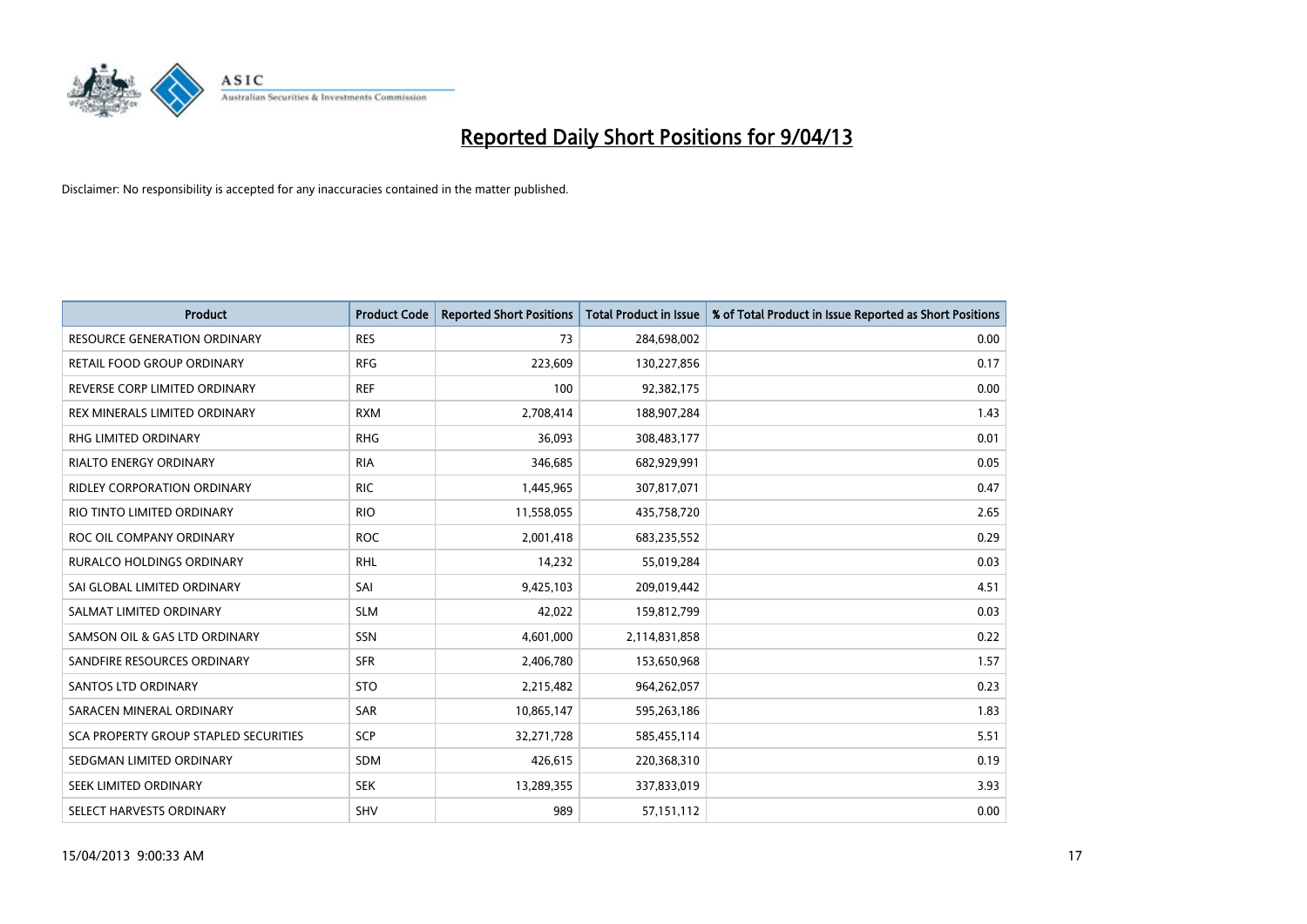

| <b>Product</b>                           | <b>Product Code</b> | <b>Reported Short Positions</b> | <b>Total Product in Issue</b> | % of Total Product in Issue Reported as Short Positions |
|------------------------------------------|---------------------|---------------------------------|-------------------------------|---------------------------------------------------------|
| SENEX ENERGY LIMITED ORDINARY            | SXY                 | 10,863,911                      | 1,140,804,837                 | 0.95                                                    |
| SERVCORP LIMITED ORDINARY                | <b>SRV</b>          | 180                             | 98,432,275                    | 0.00                                                    |
| SERVICE STREAM ORDINARY                  | <b>SSM</b>          | 633,009                         | 283,418,867                   | 0.22                                                    |
| SEVEN GROUP HOLDINGS ORDINARY            | <b>SVW</b>          | 1,479,926                       | 308,160,281                   | 0.48                                                    |
| SEVEN WEST MEDIA LTD ORDINARY            | <b>SWM</b>          | 15,733,227                      | 999,160,872                   | 1.57                                                    |
| SIGMA PHARMACEUTICAL ORDINARY            | <b>SIP</b>          | 9,784,749                       | 1,162,669,614                 | 0.84                                                    |
| SIGNATURE METALS LTD ORDINARY            | <b>SBL</b>          | 599                             | 2,759,575,214                 | 0.00                                                    |
| SILEX SYSTEMS ORDINARY                   | <b>SLX</b>          | 1,604,807                       | 170,232,464                   | 0.94                                                    |
| SILVER CHEF LIMITED ORDINARY             | SIV                 | 13,505                          | 28,762,745                    | 0.05                                                    |
| SILVER LAKE RESOURCE ORDINARY            | <b>SLR</b>          | 4,240,992                       | 379,048,750                   | 1.12                                                    |
| SIMS METAL MGMT LTD ORDINARY             | SGM                 | 15,154,663                      | 204,309,387                   | 7.42                                                    |
| SINGAPORE TELECOMM. CHESS DEPOSITARY INT | <b>SGT</b>          | 1,307,947                       | 194,460,137                   | 0.67                                                    |
| SIRIUS RESOURCES NL ORDINARY             | <b>SIR</b>          | 706,841                         | 224,620,167                   | 0.31                                                    |
| SIRTEX MEDICAL ORDINARY                  | <b>SRX</b>          | 509,693                         | 55,768,136                    | 0.91                                                    |
| SKILLED GROUP LTD ORDINARY               | <b>SKE</b>          | 3,960,712                       | 233,533,526                   | 1.70                                                    |
| <b>SLATER &amp; GORDON ORDINARY</b>      | SGH                 | 1,929                           | 170,537,215                   | 0.00                                                    |
| SMS MANAGEMENT. ORDINARY                 | <b>SMX</b>          | 2,479,923                       | 69,378,477                    | 3.57                                                    |
| SONIC HEALTHCARE ORDINARY                | <b>SHL</b>          | 9,009,335                       | 396,207,681                   | 2.27                                                    |
| SOUL PATTINSON (W.H) ORDINARY            | SOL                 | 6,638                           | 239,395,320                   | 0.00                                                    |
| SP AUSNET STAPLED SECURITIES             | SPN                 | 27,798,203                      | 3,367,543,113                 | 0.83                                                    |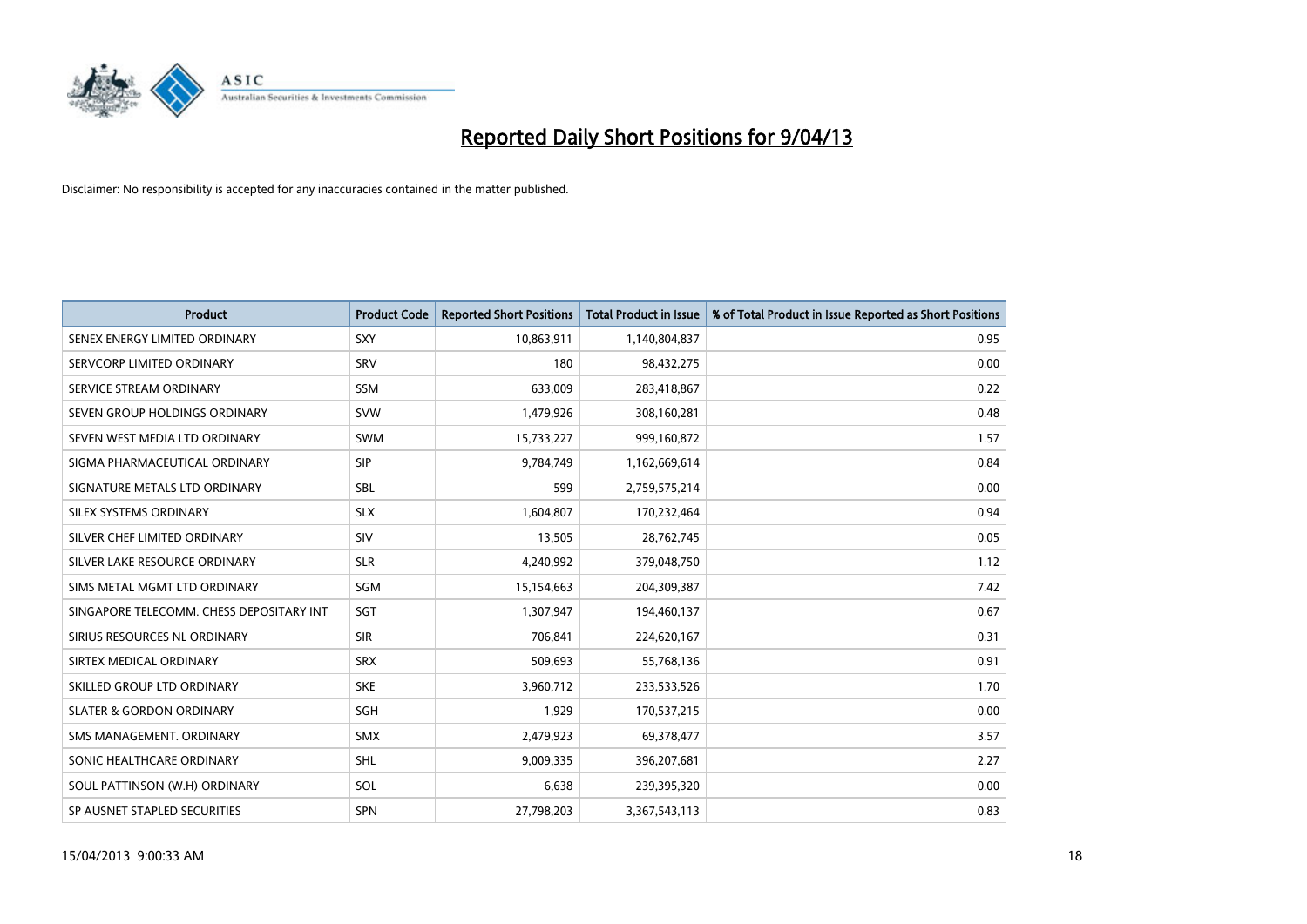

| <b>Product</b>                           | <b>Product Code</b> | <b>Reported Short Positions</b> | <b>Total Product in Issue</b> | % of Total Product in Issue Reported as Short Positions |
|------------------------------------------|---------------------|---------------------------------|-------------------------------|---------------------------------------------------------|
| SPARK INFRASTRUCTURE STAPLED NOTE & UNIT | SKI                 | 42,663,861                      | 1,326,734,264                 | 3.22                                                    |
| SPDR 200 FUND ETF UNITS                  | <b>STW</b>          | 17,715                          | 46,151,346                    | 0.04                                                    |
| SPECIALTY FASHION ORDINARY               | <b>SFH</b>          | 1,590                           | 192,236,121                   | 0.00                                                    |
| ST BARBARA LIMITED ORDINARY              | <b>SBM</b>          | 5,692,892                       | 488,074,077                   | 1.17                                                    |
| STANMORE COAL LTD ORDINARY               | <b>SMR</b>          | 32,870                          | 208,419,252                   | 0.02                                                    |
| STARPHARMA HOLDINGS ORDINARY             | SPL                 | 10,124,154                      | 283,665,948                   | 3.57                                                    |
| STHN CROSS MEDIA ORDINARY                | <b>SXL</b>          | 9,757,577                       | 704,858,524                   | 1.38                                                    |
| STOCKLAND UNITS/ORD STAPLED              | SGP                 | 22,735,232                      | 2,202,657,963                 | 1.03                                                    |
| STRAITS RES LTD. ORDINARY                | SRO                 | 210,078                         | 1,164,150,159                 | 0.02                                                    |
| STW COMMUNICATIONS ORDINARY              | SGN                 | 395,977                         | 403,828,512                   | 0.10                                                    |
| SUNCORP GROUP LTD ORDINARY               | <b>SUN</b>          | 3,825,231                       | 1,286,600,980                 | 0.30                                                    |
| SUNDANCE ENERGY ORDINARY                 | <b>SEA</b>          | 1,080,873                       | 402,054,140                   | 0.27                                                    |
| SUNDANCE RESOURCES ORDINARY              | SDL                 | 14,298,770                      | 3,072,110,985                 | 0.47                                                    |
| SUNLAND GROUP LTD ORDINARY               | <b>SDG</b>          | 18,391                          | 189,417,674                   | 0.01                                                    |
| SUPER RET REP LTD ORDINARY               | <b>SUL</b>          | 618,259                         | 196,472,811                   | 0.31                                                    |
| SYD AIRPORT STAPLED US PROHIBIT.         | SYD                 | 19,620,642                      | 1,861,210,782                 | 1.05                                                    |
| SYRAH RESOURCES ORDINARY                 | <b>SYR</b>          | 758,035                         | 146,317,623                   | 0.52                                                    |
| TABCORP HOLDINGS LTD ORDINARY            | <b>TAH</b>          | 13,482,269                      | 744,885,690                   | 1.81                                                    |
| TALON PETROLEUM LTD ORDINARY             | <b>TPD</b>          | 38,218                          | 98,135,433                    | 0.04                                                    |
| <b>TANAMI GOLD NL ORDINARY</b>           | <b>TAM</b>          | 1,170,891                       | 587,548,523                   | 0.20                                                    |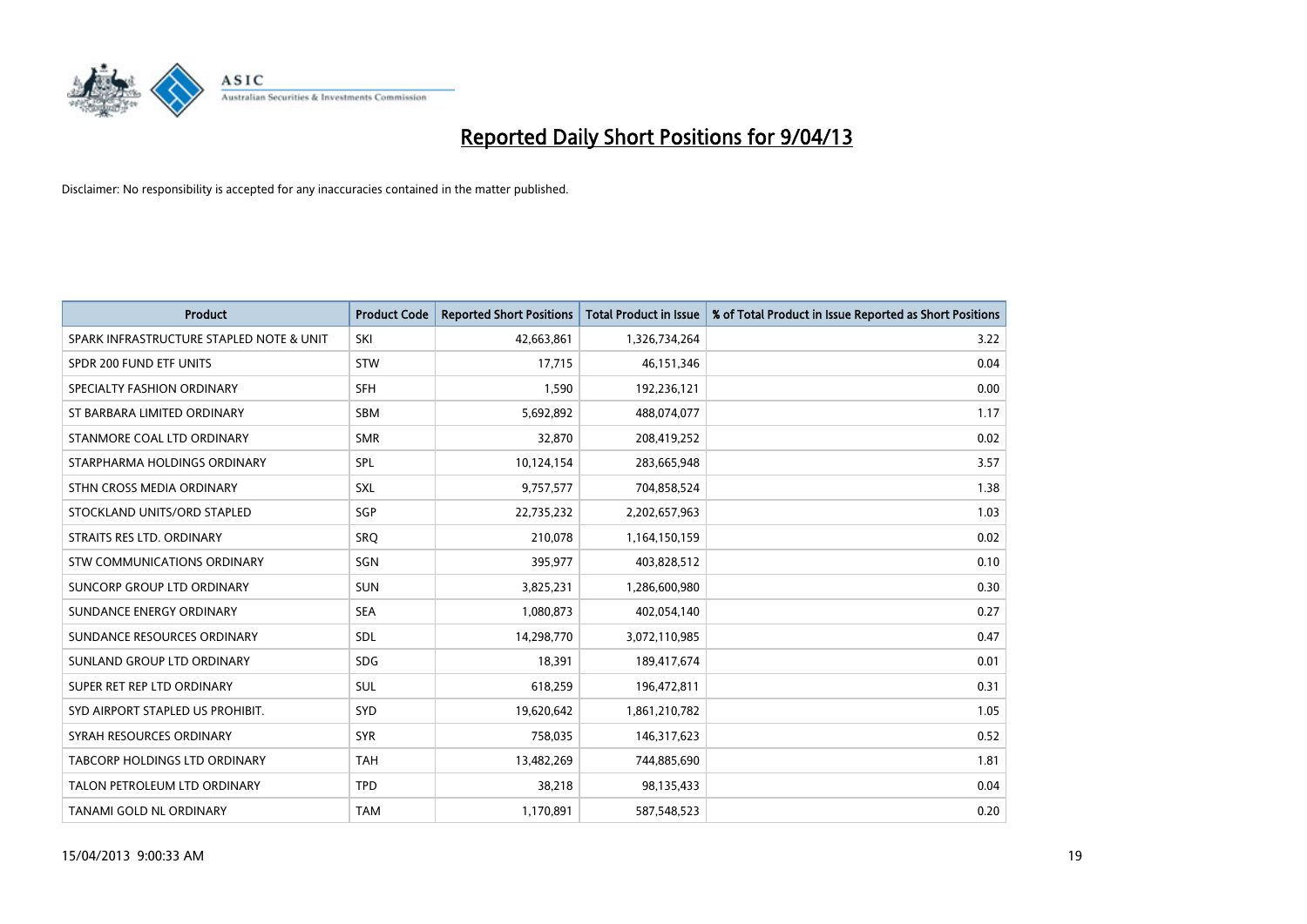

| <b>Product</b>                       | <b>Product Code</b> | <b>Reported Short Positions</b> | <b>Total Product in Issue</b> | % of Total Product in Issue Reported as Short Positions |
|--------------------------------------|---------------------|---------------------------------|-------------------------------|---------------------------------------------------------|
| TAP OIL LIMITED ORDINARY             | <b>TAP</b>          | 535,300                         | 241,608,606                   | 0.22                                                    |
| TASSAL GROUP LIMITED ORDINARY        | <b>TGR</b>          | 57,751                          | 146,304,404                   | 0.04                                                    |
| <b>TATTS GROUP LTD ORDINARY</b>      | <b>TTS</b>          | 7,440,556                       | 1,388,328,378                 | 0.54                                                    |
| <b>TECHNOLOGY ONE ORDINARY</b>       | <b>TNE</b>          | 3,048                           | 306,620,955                   | 0.00                                                    |
| TELECOM CORPORATION ORDINARY         | <b>TEL</b>          | 12,091,045                      | 1,816,996,340                 | 0.67                                                    |
| TELSTRA CORPORATION, ORDINARY        | <b>TLS</b>          | 26,890,339                      | 12,443,074,357                | 0.22                                                    |
| TEN NETWORK HOLDINGS ORDINARY        | <b>TEN</b>          | 90,132,544                      | 2,586,970,845                 | 3.48                                                    |
| TERANGA GOLD CORP CDI 1:1            | <b>TGZ</b>          | 167,592                         | 172,616,806                   | 0.10                                                    |
| THE REJECT SHOP ORDINARY             | <b>TRS</b>          | 2,222,293                       | 26,092,220                    | 8.52                                                    |
| <b>TIGER RESOURCES ORDINARY</b>      | <b>TGS</b>          | 2,637,688                       | 673,470,269                   | 0.39                                                    |
| TOLL HOLDINGS LTD ORDINARY           | <b>TOL</b>          | 30,564,524                      | 717,133,875                   | 4.26                                                    |
| TOX FREE SOLUTIONS ORDINARY          | <b>TOX</b>          | 1,110,660                       | 115,999,858                   | 0.96                                                    |
| TPG TELECOM LIMITED ORDINARY         | <b>TPM</b>          | 881,259                         | 793,808,141                   | 0.11                                                    |
| <b>TRADE ME GROUP ORDINARY</b>       | <b>TME</b>          | 763,666                         | 396,017,568                   | 0.19                                                    |
| TRANSFIELD SERVICES ORDINARY         | <b>TSE</b>          | 16,370,973                      | 512,457,716                   | 3.19                                                    |
| TRANSPACIFIC INDUST, ORDINARY        | <b>TPI</b>          | 5,112,224                       | 1,578,563,490                 | 0.32                                                    |
| TRANSURBAN GROUP TRIPLE STAPLED SEC. | TCL                 | 6,501,447                       | 1,481,594,818                 | 0.44                                                    |
| TREASURY WINE ESTATE ORDINARY        | <b>TWE</b>          | 18,134,587                      | 647,227,144                   | 2.80                                                    |
| TROY RESOURCES LTD ORDINARY          | <b>TRY</b>          | 828,490                         | 91,318,649                    | 0.91                                                    |
| UGL LIMITED ORDINARY                 | UGL                 | 10,384,854                      | 166,511,240                   | 6.24                                                    |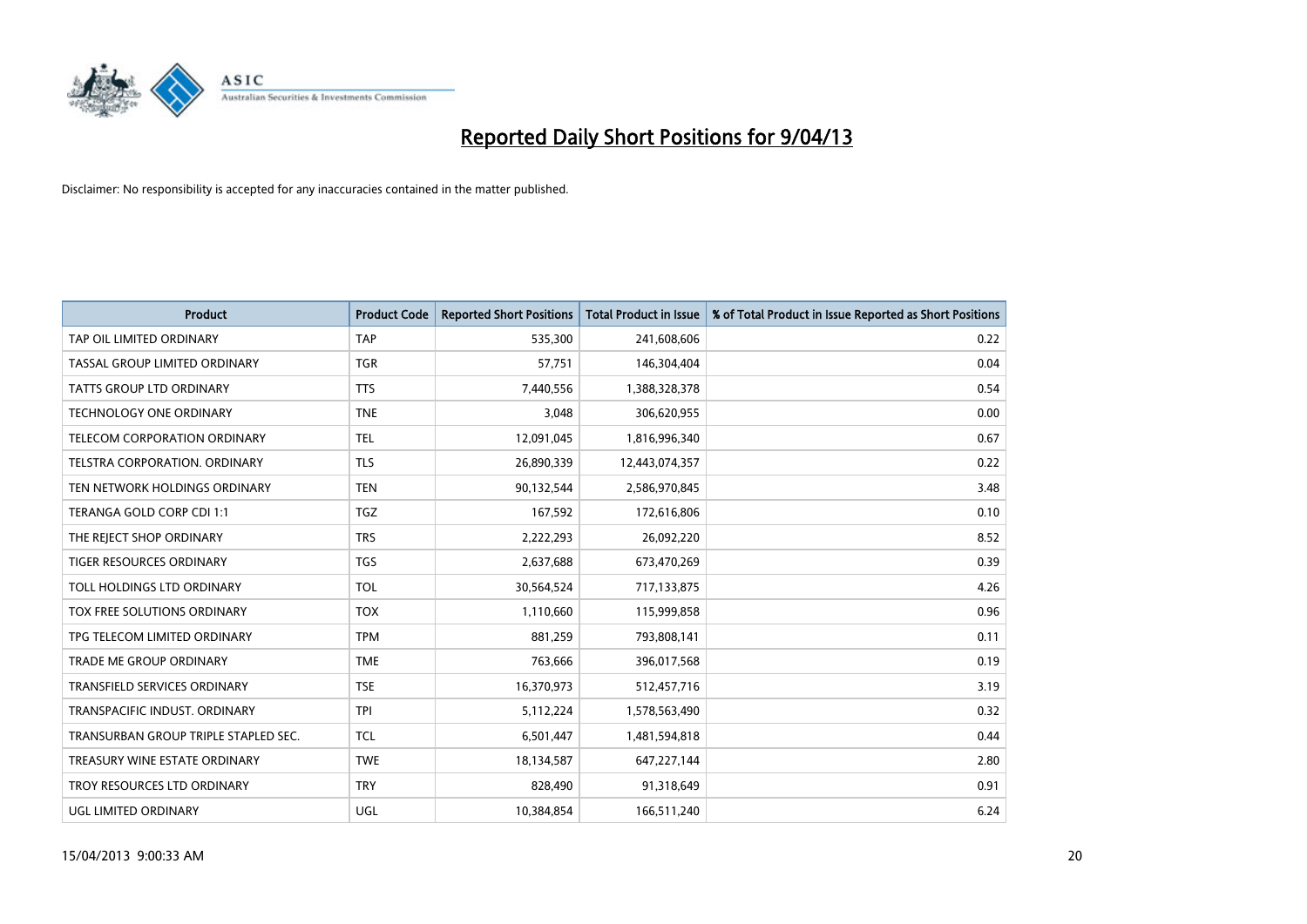

| <b>Product</b>                         | <b>Product Code</b> | <b>Reported Short Positions</b> | <b>Total Product in Issue</b> | % of Total Product in Issue Reported as Short Positions |
|----------------------------------------|---------------------|---------------------------------|-------------------------------|---------------------------------------------------------|
| UXC LIMITED ORDINARY                   | <b>UXC</b>          | 746,569                         | 308,755,043                   | 0.24                                                    |
| <b>VENTURE MINERALS ORDINARY</b>       | <b>VMS</b>          | 227,760                         | 287,320,170                   | 0.08                                                    |
| VIRGIN AUS HLDG LTD ORDINARY           | <b>VAH</b>          | 77,498,124                      | 2,455,775,111                 | 3.16                                                    |
| VNGD AUS SHARES ETF UNITS              | VAS                 | 774                             | 6,027,438                     | 0.01                                                    |
| <b>VOCUS COMMS LTD ORDINARY</b>        | <b>VOC</b>          | 112,671                         | 78,017,825                    | 0.14                                                    |
| <b>WATPAC LIMITED ORDINARY</b>         | <b>WTP</b>          | 112,202                         | 184,332,526                   | 0.06                                                    |
| <b>WDS LIMITED ORDINARY</b>            | <b>WDS</b>          | $\overline{7}$                  | 144,740,614                   | 0.00                                                    |
| WEBJET LIMITED ORDINARY                | <b>WEB</b>          | 157,619                         | 79,397,959                    | 0.20                                                    |
| <b>WESFARMERS LIMITED ORDINARY</b>     | <b>WES</b>          | 27,696,564                      | 1,006,660,776                 | 2.75                                                    |
| WESFARMERS LIMITED PARTIALLY PROTECTED | <b>WESN</b>         | 61,148                          | 150,532,822                   | 0.04                                                    |
| <b>WESTERN AREAS LTD ORDINARY</b>      | <b>WSA</b>          | 13,606,473                      | 196,843,803                   | 6.91                                                    |
| WESTERN DESERT RES. ORDINARY           | <b>WDR</b>          | 1,639,789                       | 360,853,631                   | 0.45                                                    |
| WESTFIELD GROUP ORD/UNIT STAPLED SEC   | <b>WDC</b>          | 5,360,968                       | 2,209,041,770                 | 0.24                                                    |
| WESTFIELD RETAIL TST UNIT STAPLED      | <b>WRT</b>          | 8,154,995                       | 3,054,166,195                 | 0.27                                                    |
| <b>WESTPAC BANKING CORP ORDINARY</b>   | <b>WBC</b>          | 23,724,640                      | 3,103,729,084                 | 0.76                                                    |
| WHITE ENERGY COMPANY ORDINARY          | <b>WEC</b>          | 299,728                         | 322,974,494                   | 0.09                                                    |
| WHITEHAVEN COAL ORDINARY               | <b>WHC</b>          | 76,634,442                      | 1,025,635,023                 | 7.47                                                    |
| WHK GROUP LIMITED ORDINARY             | <b>WHG</b>          | 15,195                          | 265,200,652                   | 0.01                                                    |
| WINDIMURRA VANADIUM ORDINARY           | <b>WVL</b>          | 20,461                          | 19,284,366                    | 0.11                                                    |
| WOODSIDE PETROLEUM ORDINARY            | <b>WPL</b>          | 2,002,559                       | 823,910,657                   | 0.24                                                    |